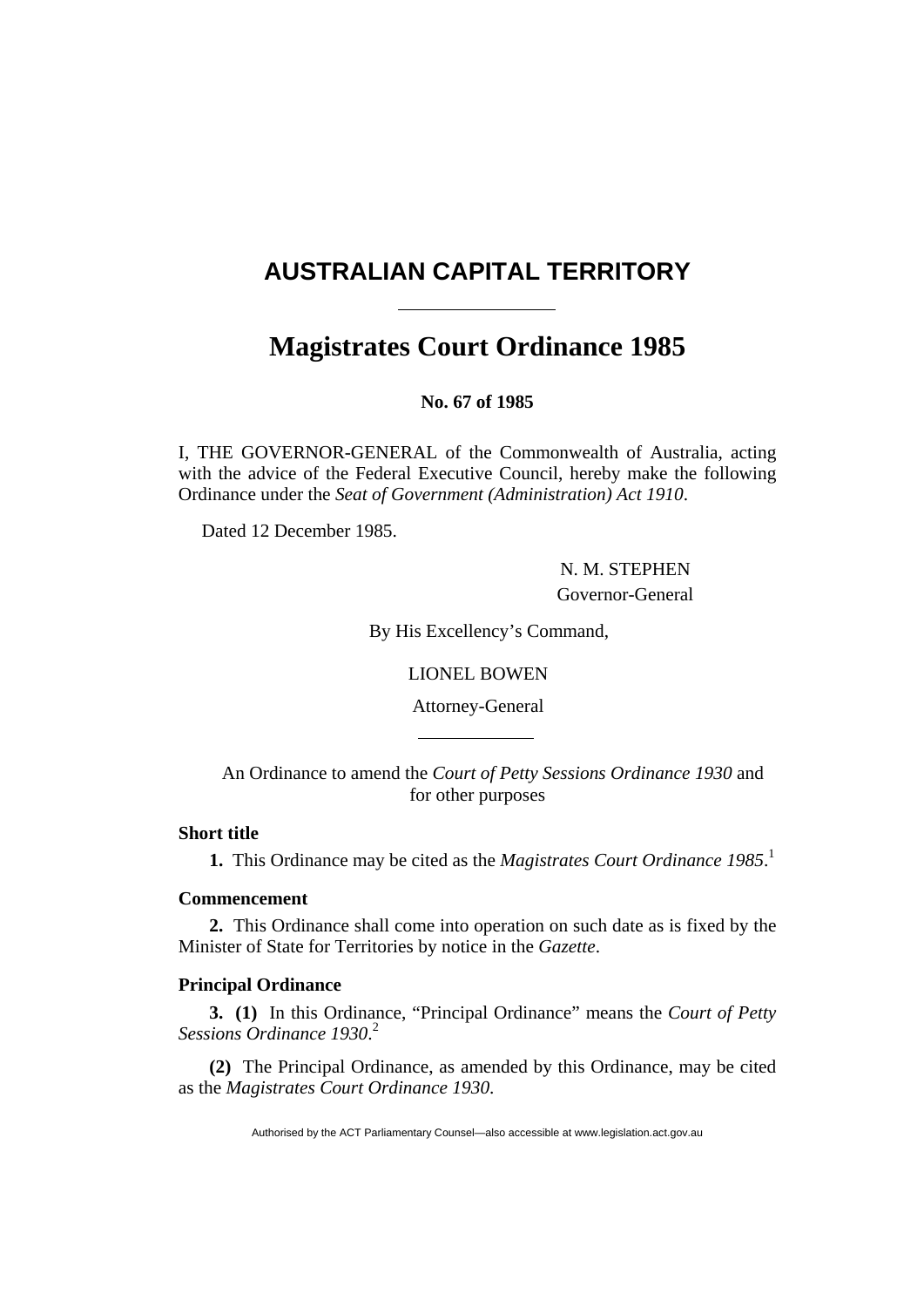#### **Long title**

**4.** The title of the Principal Ordinance is amended by omitting "Court of Petty Sessions" and substituting "Magistrates Court".

# **Interpretation**

**5.** Section 5 of the Principal Ordinance is amended—

- (a) by omitting "Court of Petty Sessions" from the definition of "Court" in sub-section (1) and substituting "Magistrates Court"; and
- (b) by omitting "stipendiary" from the definition of "Magistrate" in subsection  $(1)$ .

#### **Heading—Part II, Division 1**

**6.** The heading to Division 1 of Part II of the Principal Ordinance is amended by omitting "*Stipendiary"*.

# **Interpretation**

**7.** Section 6A of the Principal Ordinance is amended by omitting from paragraph (b) "holds an office of Stipendiary Magistrate" and substituting "is appointed under section 7 to hold an office of Magistrate".

**8***.* Section 7 of the Principal Ordinance is repealed and the following section substituted:

# **Chief Magistrates, Magistrates**

"7. (1) For the purposes of this Ordinance, there shall be a Chief Magistrate and such other Magistrates as from time to time hold office in accordance with this Ordinance.

"(2) The Chief Magistrate and each other Magistrate shall be appointed by the Governor-General.

"(3) Where a person holding an office of Magistrate is appointed to hold the office of Chief Magistrate, the person ceases to hold the office of Magistrate.".

#### **Seniority of Magistrates**

**9.** Section 9 of the Principal Ordinance is amended by omitting "Stipendiary Magistrates" and substituting "Magistrates other than the Chief Magistrate".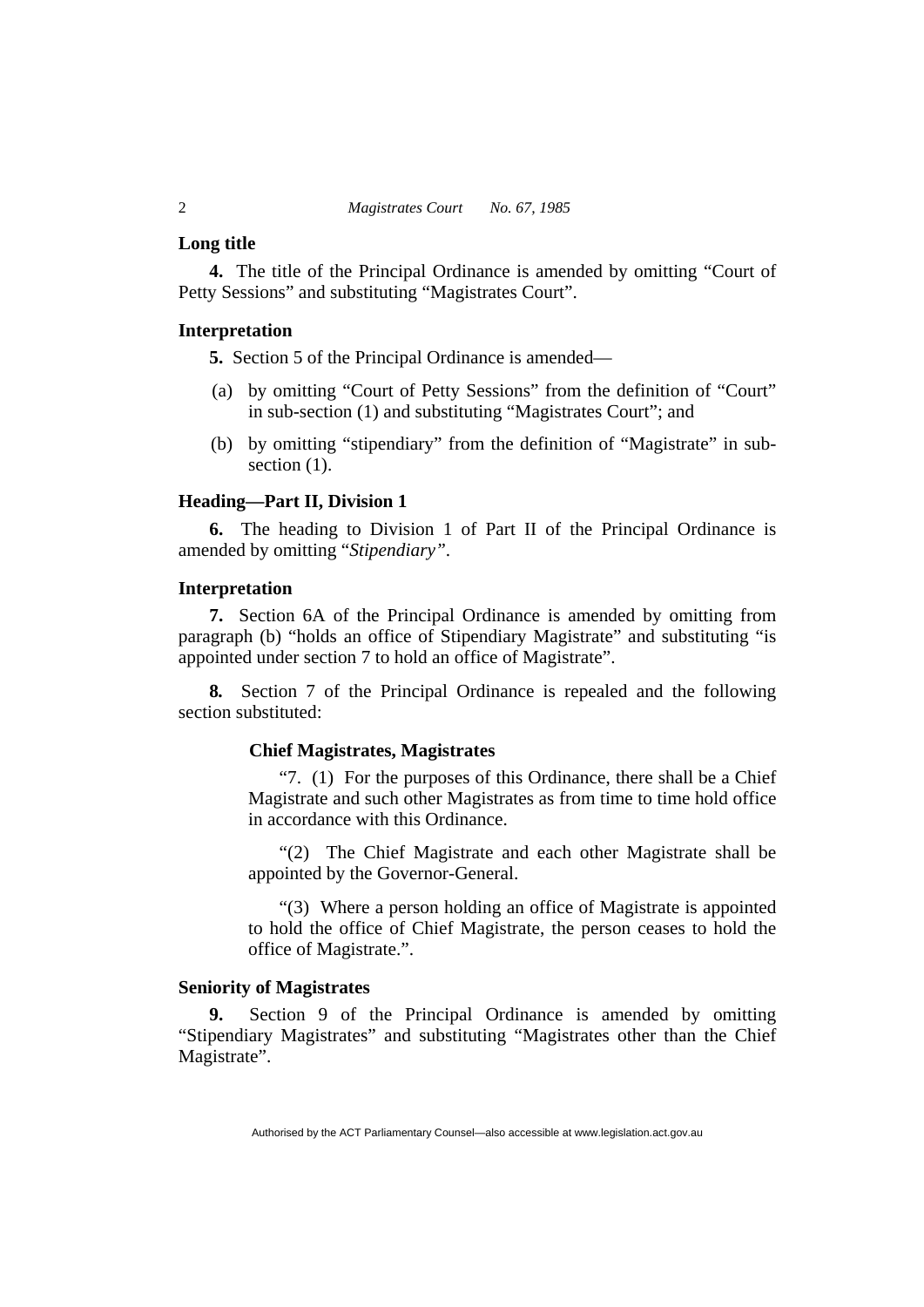#### **Acting Chief Magistrate**

**10.** Section 10C of the Principal Ordinance is amended—

- (a) by omitting from sub-section (1) "Stipendiary"; and
- (b) by omitting from sub-section (2) "Stipendiary".

# **Arrangement of business of Courts**

**11.** Section 10G of the Principal Ordinance is amended—

- (a) by omitting "court of Petty Sessions" and substituting "Magistrates Court";
- (b) by omitting "Stipendiary Magistrates" and substituting "Magistrates and special magistrates"; and
- (c) by inserting "or special magistrate" after "Magistrate".

# **Heading—Part II, Division 3**

**12.** The heading to Division 3 of Part II of the Principal Ordinance is amended by omitting "*Court of Petty Sessions*" and substituting "*Magistrates Court*".

#### **Appointment of Clerk, &c.**

**13.** Section 10M of the Principal Ordinance is amended by omitting "Court of Petty Sessions" and substituting "Magistrates Court".

#### **Heading—Part III**

**14.** The heading to Part III of the Principal Ordinance is omitted and the following heading substituted:

# **"PART III—MAGISTRATES COURT"**

#### **Heading—Part III, Division 1**

**15.** The heading to Division 1 of Part III of the Principal Ordinance is amended by omitting "*Court of Petty Sessions*" and substituting "*Magistrates Court*".

# **Constitution of the Court**

**16.** Section 18 of the Principal Ordinance is amended by omitting subsection (1) and substituting the following sub-section: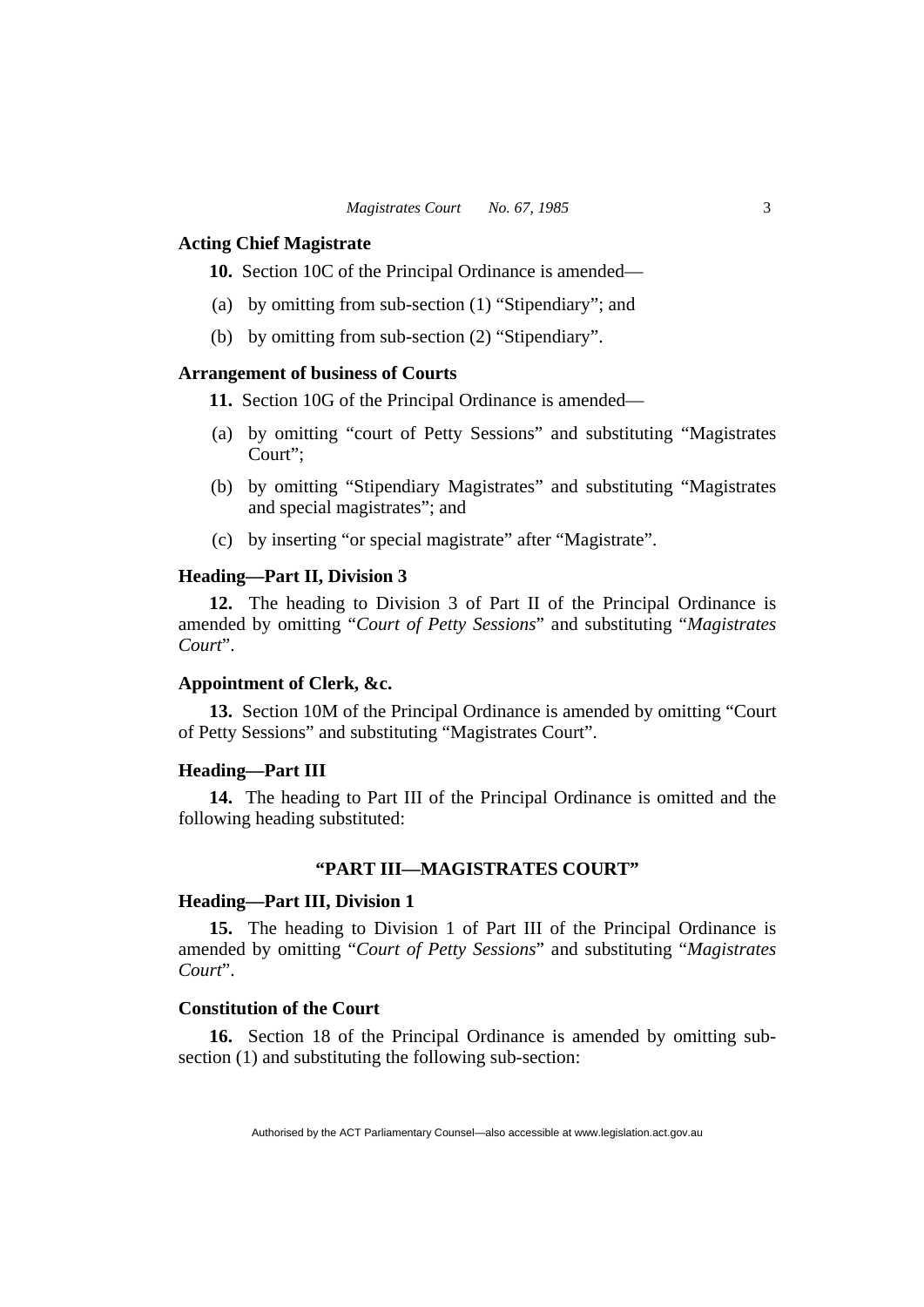"(1) There is hereby established a Magistrates Court which shall have and exercise jurisdiction in the Territory and shall sit at Canberra, Jervis Bay and such other places as are appointed by proclamation.".

# **Heading—Part III, Division 2**

**17.** The heading to Division 2 of Part III of the Principal Ordinance is amended by omitting "*Court of Petty Sessions*" and substituting "*Magistrates Court*".

#### **Jurisdiction of the Court**

**18.** Section 19 of the Principal Ordinance is amended—

- (a) by omitting all the words from and including "or any jurisdiction" to and including "Children's Court,"; and
- (b) by adding at the end the following sub-section:

"(2) Where, by any law in force in the Territory pursuant to section 6 of the *Seat of Government Acceptance Act 1909*, any jurisdiction is given to a Court of Petty Sessions or of summary jurisdiction or any court constituted by a Police or Stipendiary Magistrate or justices, or to a Magistrate or to a justice or justices or a Children's Court, the matter may be heard and determined by the Court in a summary manner under the provisions of this Ordinance, and the jurisdiction shall be deemed to be conferred on, and may be exercised by, the Court.".

# **Procedure for removal of cases**

**19.** Section 24B of the Principal Ordinance is amended—

- (a) by omitting from paragraph (e) "Court of Petty Sessions" and substituting "Magistrates Court"; and
- (b) by omitting from paragraph (g) "Court of Petty Sessions" and substituting "Magistrates Court".

#### **Jurisdiction of Supreme Court**

**20.** Section 207 of the Principal Ordinance is amended by omitting from sub-section (1) "Court of Petty Sessions" (wherever occurring) and substituting "Magistrates Court".

# **Appeals to which this Division applies**

**21.** Section 208 of the Principal Ordinance is amended—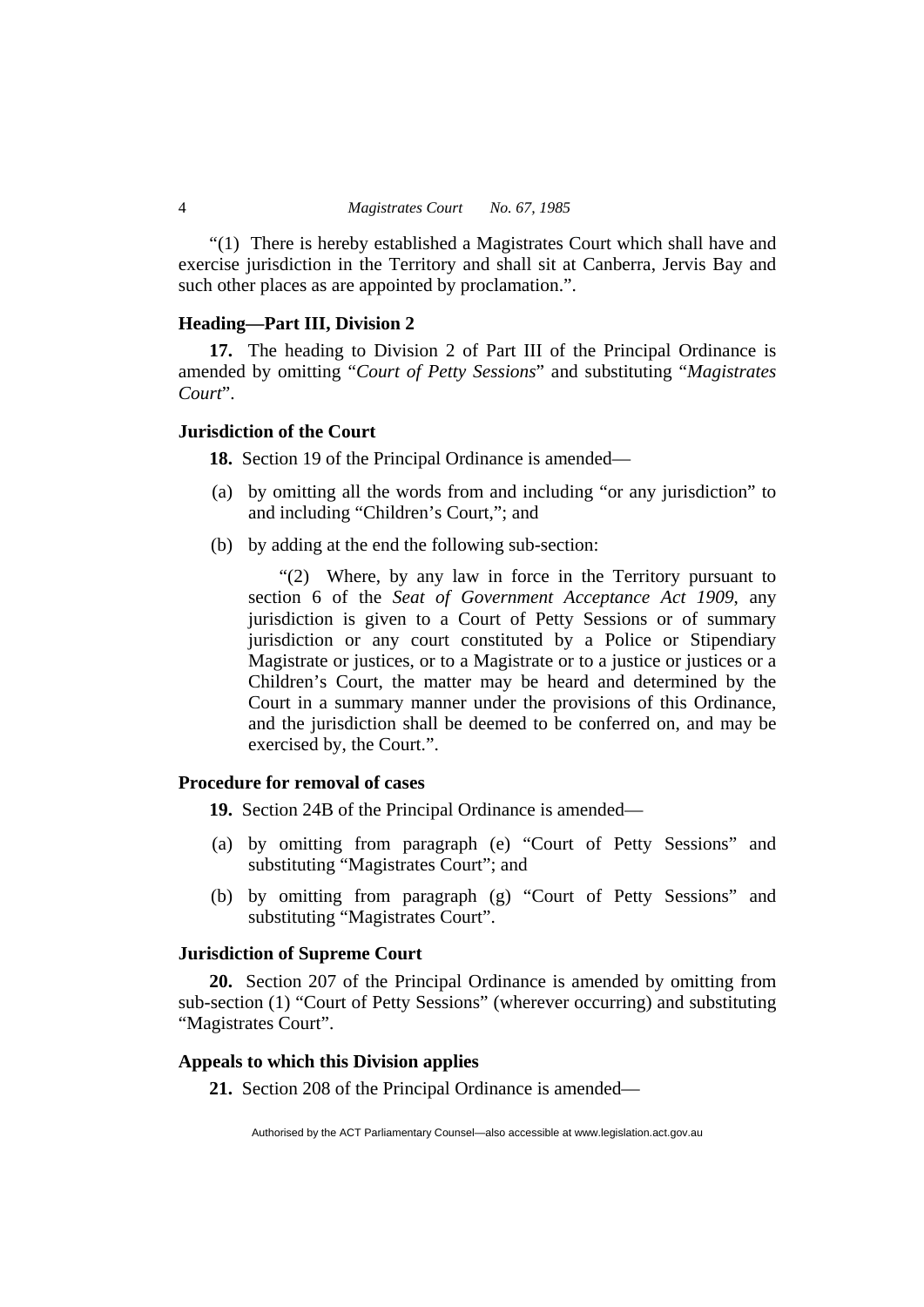- (a) by omitting from sub-section (1) "Court of Petty Sessions" (wherever occurring) and substituting "Magistrates Court"; and
- (b) by omitting from sub-section (2) "Court of Petty Sessions" and substituting "Magistrates Court".

#### **Manner of making appeal to which this Division applies**

**22.** Section 209 of the Principal Ordinance is amended—

- (a) by omitting from sub-paragraph (1) (b) (ii) "Court of Petty Sessions" and substituting "Magistrates Court"; and
- (b) by omitting from paragraph (2) (a) "Court of Petty Sessions" and substituting "Magistrates Court".

#### **Appeals in civil cases**

**23**. Section 215 of the Principal Ordinance is amended—

- (a) by omitting from paragraph (2) (a) "Court of Petty Sessions" and substituting "Magistrates Court"; and
- (b) by omitting from paragraph (3) (a) "Court of Petty Sessions" and substituting "Magistrates Court".

#### **Orders by Supreme Court on appeals**

**24.** Section 218 of the Principal Ordinance is amended by omitting from sub-sections (1) and (2) "Court of Petty Sessions" (wherever occurring) and substituting "Magistrates Court".

# **Barring of right of appeal under this Division if order to review is granted**

**25.** Section 219 of the Principal Ordinance is amended—

- (a) by omitting from sub-section (1) "Court of Petty Sessions" and substituting "Magistrates Court"; and
- (b) by omitting from sub-section (2) "Court of Petty Sessions" and substituting "Magistrates Court".

# **Appeals by way of orders to review**

**26.** Section 219B of the Principal Ordinance is amended by omitting "Court of Petty Sessions" (wherever occurring) and substituting "Magistrates Court".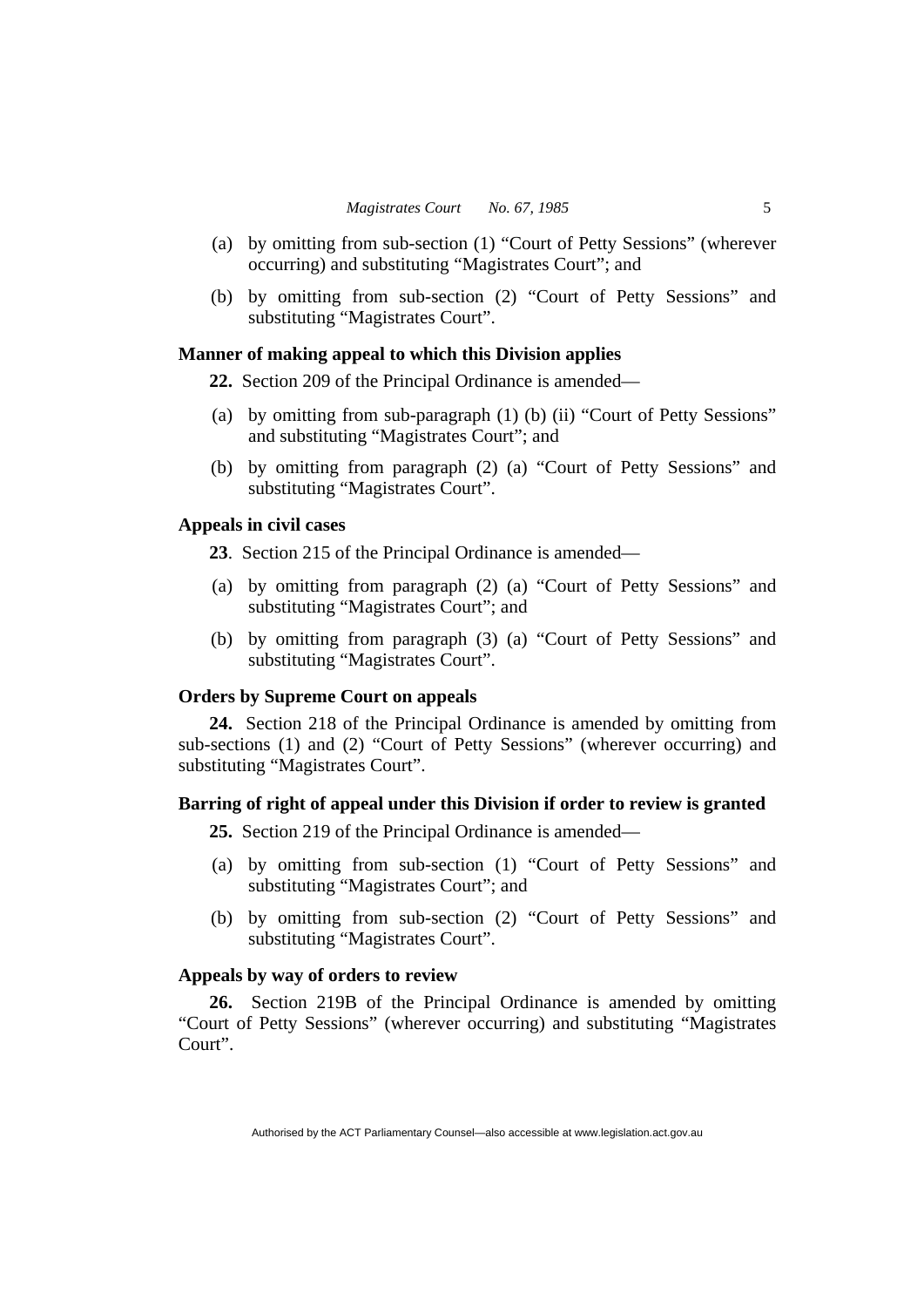#### **Grant of order** *Nisi* **to review**

**27.** Section 219C of the Principal Ordinance is amended—

- (a) by omitting from sub-section (1) "Court of Petty Sessions" (wherever occurring) and substituting "Magistrates Court"; and
- (b) by omitting from sub-section (2) "Court of Petty Sessions" (wherever occurring) and substituting "Magistrates Court".

# **Security for costs and stay of execution**

28. Section 219D of the Principal Ordinance is amended—

- (a) by omitting from sub-section (1) "Court of Petty Sessions" (wherever occurring) and substituting "Magistrates Court"; and
- (b) by omitting from sub-section (1A) "Court of Petty Sessions" (wherever occurring) and substituting "Magistrates Court".

# **Powers of Supreme Court**

**29.** Section 219F of the Principal Ordinance is amended—

- (a) by omitting from sub-section (1) "Court of Petty Sessions" (wherever occurring) and substituting "Magistrates Court";
- (b) by omitting from sub-section (1A) "Court of Petty Sessions" (wherever occurring) and substituting "Magistrates Court";
- (c) by omitting from sub-section (2) "Court of Petty Sessions" (wherever occurring) and substituting "Magistrates Court";
- (d) by omitting from sub-section (3) "Court of Petty Sessions" and substituting "Magistrates Court";
- (e) by omitting from sub-section (4) "Court of Petty Sessions" and substituting "Magistrates Court"; and
- (f) by omitting from sub-section (5) "Court of Petty Sessions" and substituting "Magistrates Court".

# **Control of Supreme Court over summary convictions**

**30.** Section 222 of the Principal Ordinance is amended by omitting from sub-section (1) "Court of Petty Sessions" and substituting "Magistrates Court".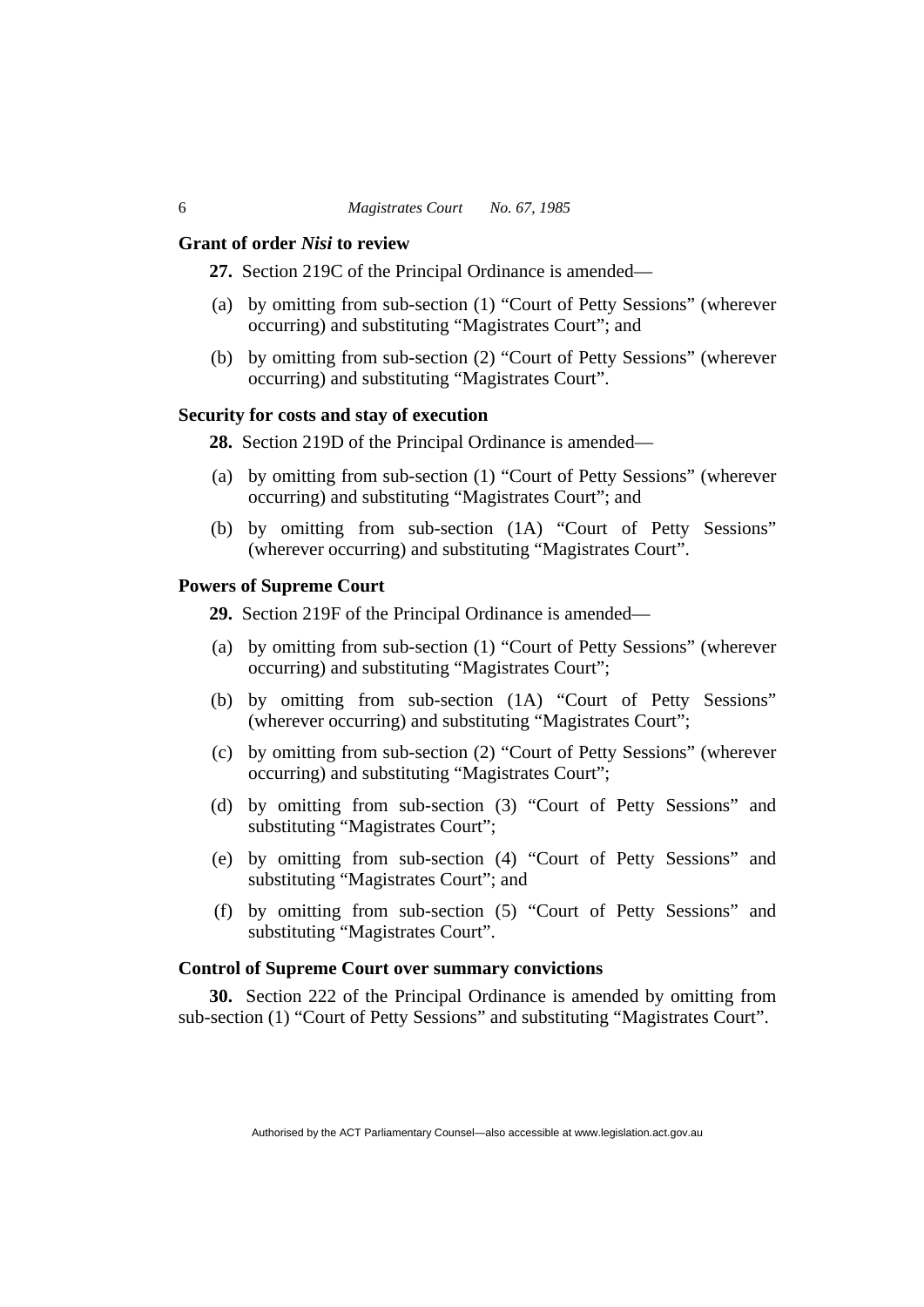#### **Amendment**

**31.** Section 223 of the Principal Ordinance is amended by omitting "Court of Petty Sessions" and substituting "Magistrates Court".

# **Respecting the amendment of convictions, &c.**

**32.** Section 227 of the Principal Ordinance is amended by omitting from sub-section (1) "Court of Petty Sessions" and substituting "Magistrates Court".

# **No action against Magistrate for judicial acts in Magistrates Court**

**33.** Section 240 of the Principal Ordinance is amended by omitting "Court of Petty Sessions" and substituting "Magistrates Court".

# **The First Schedule**

**34.** The First Schedule to the Principal Ordinance is amended—

- (a) by omitting from each of Forms 1, 2, 5, 12, and 13 "*Court of Petty Sessions*" and substituting "*Magistrates Court*";
- (b) by omitting from each of Forms 5, 6, 7, 8, 9, 10, 11, 12, 13, 14, 14A, 16, 17, 18, 19, 20, 23, 24, 27, 30, 32, 34, 36, 37, 38, 39, 40, 41, 42, 43, 44, 46, 47, 48, 49, 51, 52, 53, 54, 55, 56, 57, 58, 59, 60, 61, 63, 64, 65, 66, 67, 68, 69, 70, 71, 72, 80, 81, 82, 83, 84, and 86 "Court of Petty Sessions" (wherever occurring) and substituting "Magistrates Court";
- (c) by omitting from Form 81 "*Court of Petty Sessions Ordinance 1930*" and substituting "*Magistrates Court Ordinance 1930*"; and
- (d) by omitting from Form 88 "*Court of Petty Sessions Ordinance 1936*" and substituting "*Magistrates Court Ordinance 1930*".

# **The Third Schedule**

**35.** The Third Schedule to the Principal Ordinance is amended—

- (a) by omitting "*Court of Petty Sessions"* and substituting "*Magistrates Court*"; and
- (b) by omitting "Court of Petty Sessions" (wherever occurring) and substituting "Magistrates Court".

# **Transitional provisions**

**36. (1)** This section has effect subject to the provisions of the Principal Ordinance as amended by this Ordinance.

Authorised by the ACT Parliamentary Counsel—also accessible at www.legislation.act.gov.au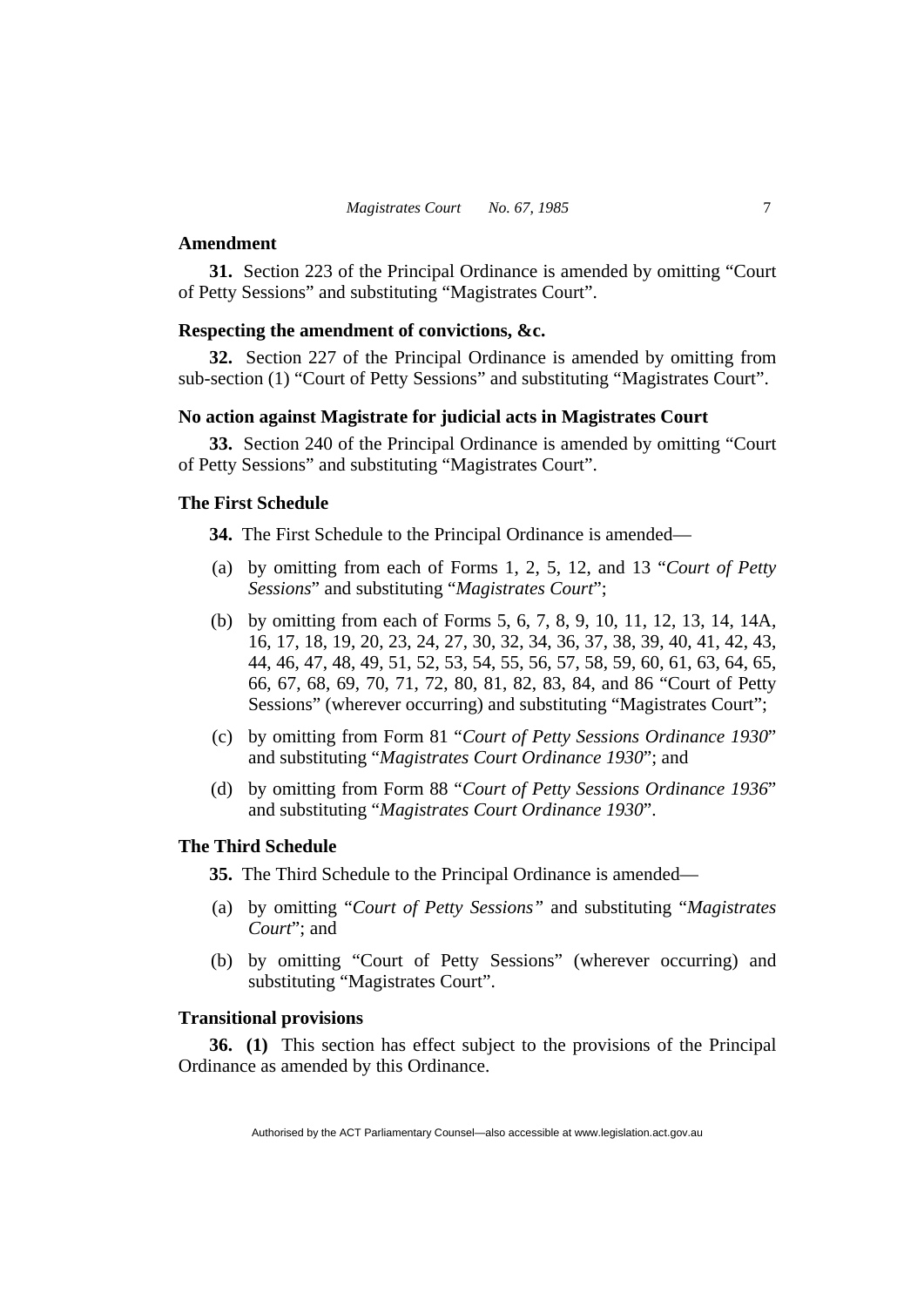**(2)** Proceedings pending in the Court of Petty Sessions immediately before the commencement of this Ordinance may be continued and determined in the Magistrates Court, and any right of appeal in relation to those proceedings may be exercised and the appeal heard and determined, as if this Ordinance had commenced before those proceedings were instituted.

**(3)** A claim, complaint, information, warrant, summons or other process or document issued out of or filed, made or laid, or a recognizance entered into, before the commencement of this Ordinance in connection with proceedings pending or determined in the Court of Petty Sessions immediately before that commencement shall, on and after that commencement, continue to have force and effect for the purpose of those proceedings as if this Ordinance had commenced before those proceedings were instituted, and for the purpose of those proceedings—

- (a) a reference in that claim, complaint, information, warrant, summons, process, recognizance or document to the Court of Petty Sessions shall be read as a reference to the Magistrates Court;
- (b) a reference in that claim, complaint, information, warrant, summons, process, recognizance or document to a Stipendiary Magistrate shall be read as a reference to a Magistrate; and
- (c) a reference in that claim, complaint, information, warrant, summons, process, recognizance or document to the Clerk or a Deputy Clerk of the Court of Petty Sessions shall be read as a reference to the Clerk or a Deputy Clerk, as the case requires, of the Magistrates Court.

**(4)** A judgment, conviction, order or decision given, entered or made, or a sentence, fine or other penalty imposed, by the Court of Petty Sessions before the commencement of this Ordinance shall, on and after that commencement, continue to have force and effect for all purposes, and any right of appeal in relation to that judgment, conviction, order, decision, sentence, fine or penalty may be exercised and the appeal heard and determined accordingly.

**(5)** A person who, immediately before the commencement of this Ordinance, held the office of Chief Magistrate or an office of special magistrate under the Principal Ordinance shall, on and after that commencement, continue to hold the office of Chief Magistrate or an office of special magistrate, as the case requires, as if he had been appointed to that office under sub-section 7 (2) or section 10H, as the case may be, of the Principal Ordinance as amended by this Ordinance.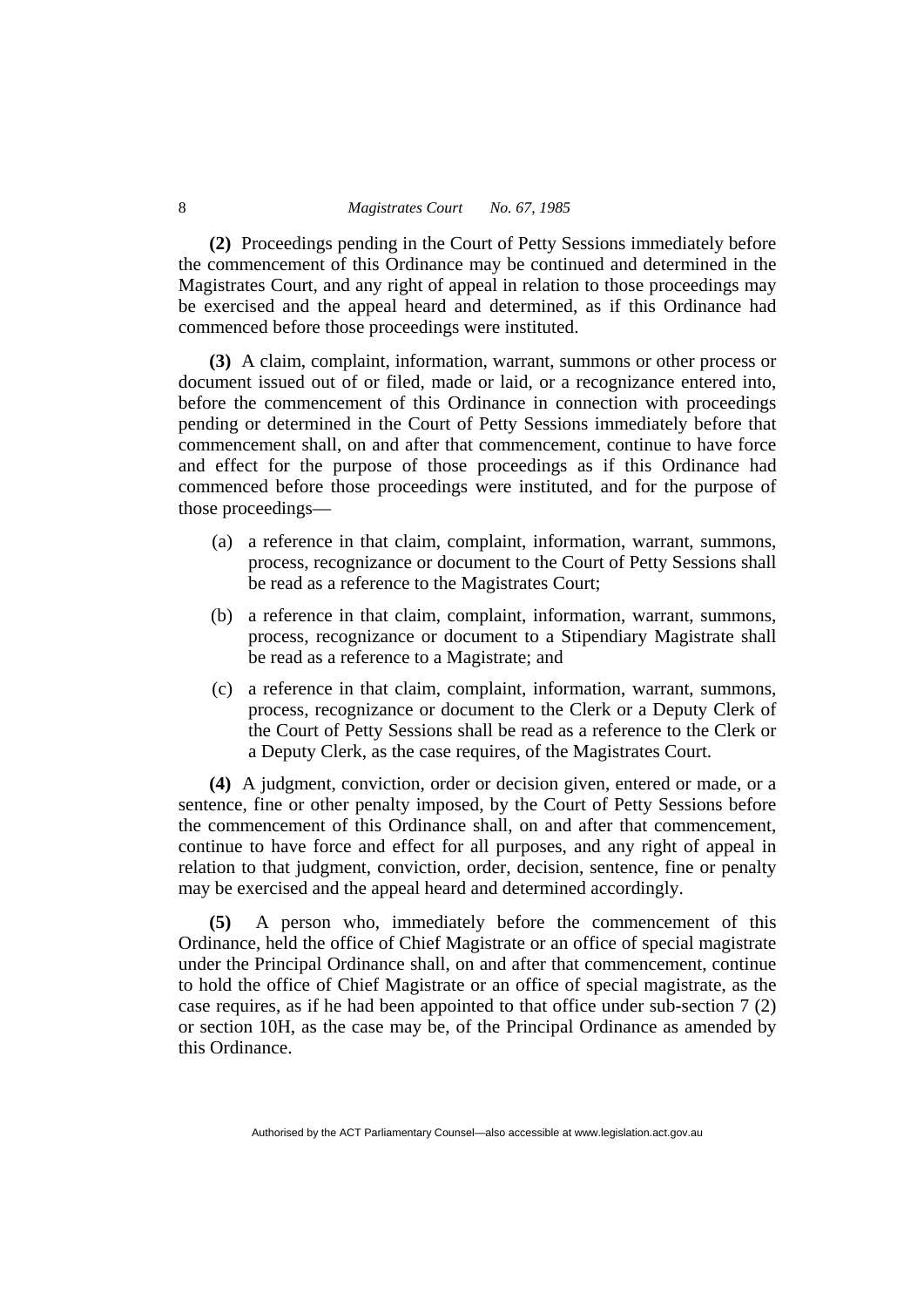**(6)** A person who, immediately before the commencement of this Ordinance, held an office of Stipendiary Magistrate under the Principal Ordinance shall, on and after that commencement, hold the office of Magistrate as if he had been appointed to that office under sub-section 7 (2) of the Principal Ordinance as amended by this Ordinance.

**(7)** For the purposes of the Principal Ordinance as amended by this Ordinance, the appointment of a person referred to in sub-section (5) or (6) to hold office as the Chief Magistrate, a Magistrate or a special magistrate shall be deemed to have taken effect on the date on which his appointment to hold office as the Chief Magistrate, a Stipendiary Magistrate or a special magistrate, as the case may be, under the Principal Ordinance took effect.

**(8)** An act or thing done before the commencement of this Ordinance by a person who then hold office as the Chief Magistrate, a Stipendiary Magistrate, or special magistrate, the Clerk or a Deputy Clerk of the Court of Petty Sessions or a bailiff under the Principal Ordinance has the same force and effect on and after that commencement as it would have had if—

- (a) this Ordinance had commenced before the act or thing was done; and
- (b) the person had, when the act or thing was done, held office as the Chief magistrate, a magistrate, a special magistrate, the Clerk or a Deputy Clerk of the Magistrates Court or a bailiff, as the case requires, under the Principal Ordinance as amended by this Ordinance.

**(9)** A person who, immediately before, the commencement of this Ordinance, held office as the Clerk or a Deputy Clerk of the Court of Petty Sessions or a bailiff under the Principal Ordinance shall, on and after that commencement, hold office as the Clerk or a Deputy Clerk of the Magistrates Court or a bailiff, as the case requires, as if that person had been appointed to that office under section 10M of the Principal Ordinance as amended by this Ordinance.

**(10)** For the purposes of the Principal Ordinance as amended by this Ordinance, the appointment of a person referred to in sub-section (9) to hold office as the Clerk or a Deputy Clerk of the Magistrates Court or a bailiff shall be deemed to have taken effect on the date on which his or her appointment to hold office as Clerk or a Deputy Clerk of the Court of Petty Sessions or a bailiff, as the case may be, under the Principal Ordinance took effect.

**(11)** On and after the commencement of this Ordinance—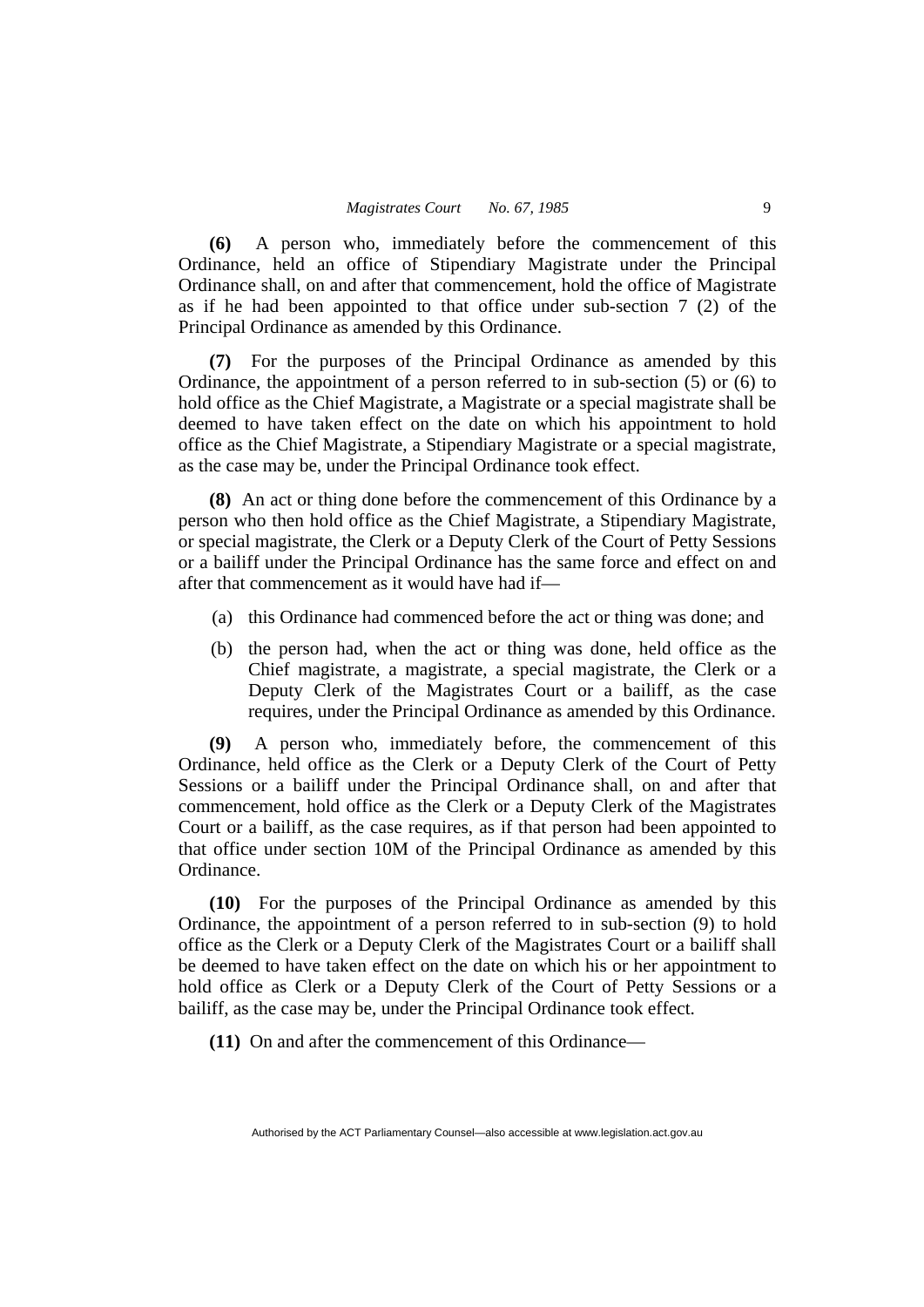- (a) a reference in a law in force in the Territory to the Court of Petty Sessions shall, unless the contrary intention appears, be read as a reference to the Magistrates Court; and
- (b) a reference in a law of the Territory to a Stipendiary Magistrate shall, unless the contrary intention appears, be read as a reference to a Magistrate.

#### **Amendment of Ordinances and Regulations**

**37. (1)** The Ordinances and Acts specified in Part 1 of the Schedule, and the regulations specified in Part 2 of the Schedule, are amended as set out in Parts 1 and 2, respectively, of the Schedule.

**(2)** Notwithstanding the repeal of section 4 of the *Maintenance Ordinance 1968* effected by this Ordinance, a maintenance order deemed, by virtue of subsection 4 (2) of the *Maintenance Ordinance 1968* as in force immediately before the commencement of this Ordinance, to be registered in the Court of Petty Sessions shall be deemed be registered in the Magistrates Court.

**(3)** An order registered in the Court of Petty Sessions under sub-section 68 (2) or 80 (5) of the *Maintenance Ordinance 1968* as in force immediately before the commencement of this Ordinance shall be deemed to have been registered in the Magistrates Court.

SCHEDULE Section 37

\_\_\_\_\_\_\_\_\_\_\_\_\_\_

#### PART 1

Amendment of Ordinances and Acts

#### *Adoption of Children Ordinance 1965*

**Section 5—** 

Repeal the section.

# *Air Pollution Ordinance 1984*

# **Section 25—**

Omit "Court of Petty Sessions" (wherever occurring), substitute "Magistrates Court".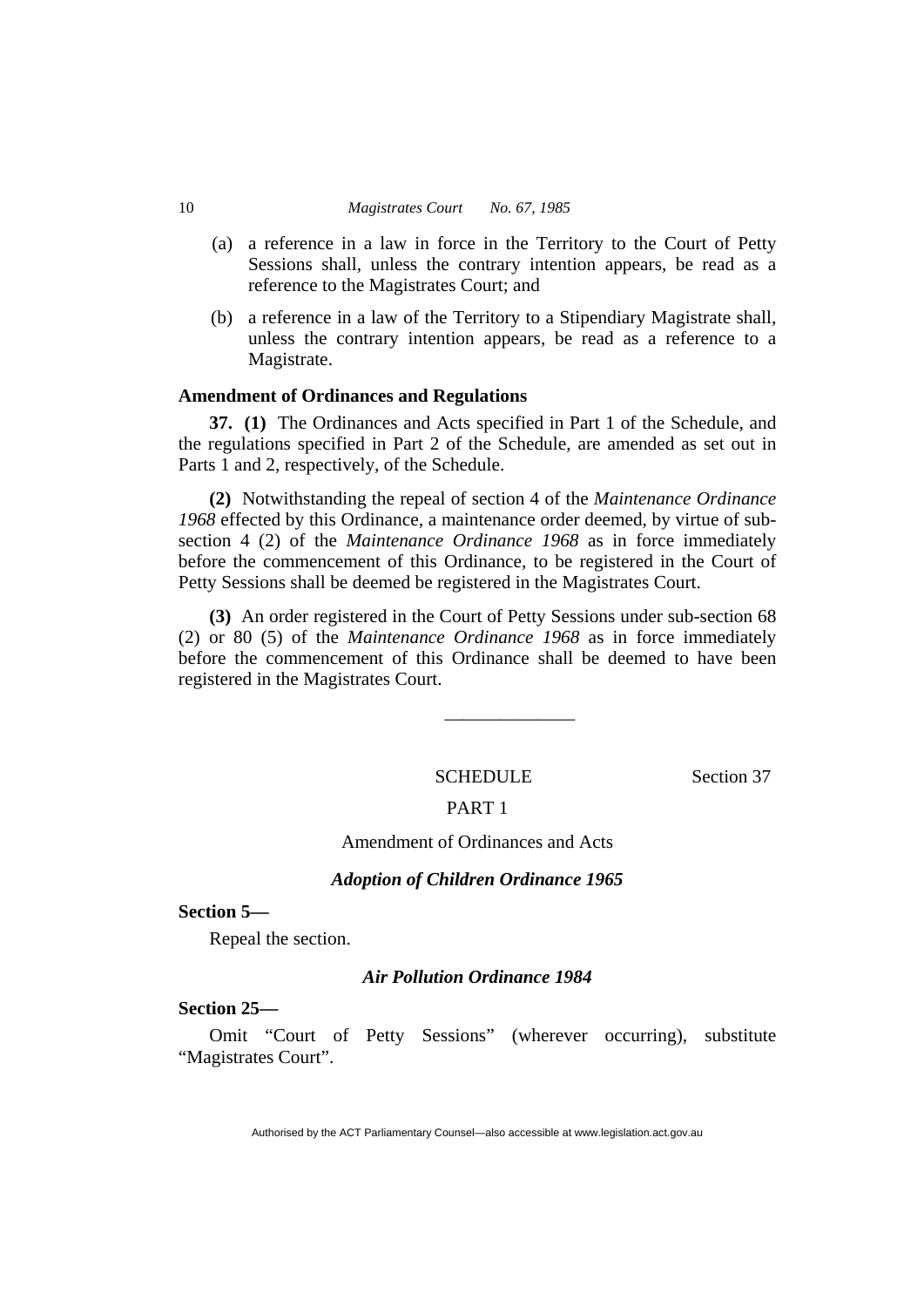# **Sub-section 2 (1), definition of "Court"—**

Omit the definition, substitute the following definition:

" ' Court' means the Magistrates Court;".

#### **Section 11—**

Omit "*Court of Petty Sessions Ordinance 1930-1974",* substitute *"Magistrates Court Ordinance 1930".* 

#### **Sub-section 13 (1)—**

Omit "*Court of Petty Sessions (Civil Jurisdiction) Ordinance 1982",*  substitute *"Magistrates Court (Civil Jurisdiction) Ordinance 1982".* 

# *Apprenticeship Ordinance 1936*

# **Sub-section 31A (1)—**

Omit "Court of Petty Sessions", substitute "Magistrates Court".

# *Auctioneers Ordinance 1959*

# **After the definition of "auctioneer" in sub-section 3 (1)—**

Insert the following definition:

" 'Court' means the Magistrates Court;".

#### **Sub-section 3 (1), definition of "the Court"—**

Omit the definition.

#### **Second Schedule, Forms A, B, C, D and E—**

Omit "Court of Petty Sessions", substitute "Magistrates Court".

#### *Building and Services Ordinance 1924*

# **Section 3E—**

Omit "Court of Petty Sessions" (wherever occurring), substitute "Magistrate Court".

# *Canberra Retail Markets Ordinance 1971*

#### **Sub-sections 35A (2), (3), (4), (5) and (6)—**

Omit "Court of Petty Sessions", substitute "Magistrates Court".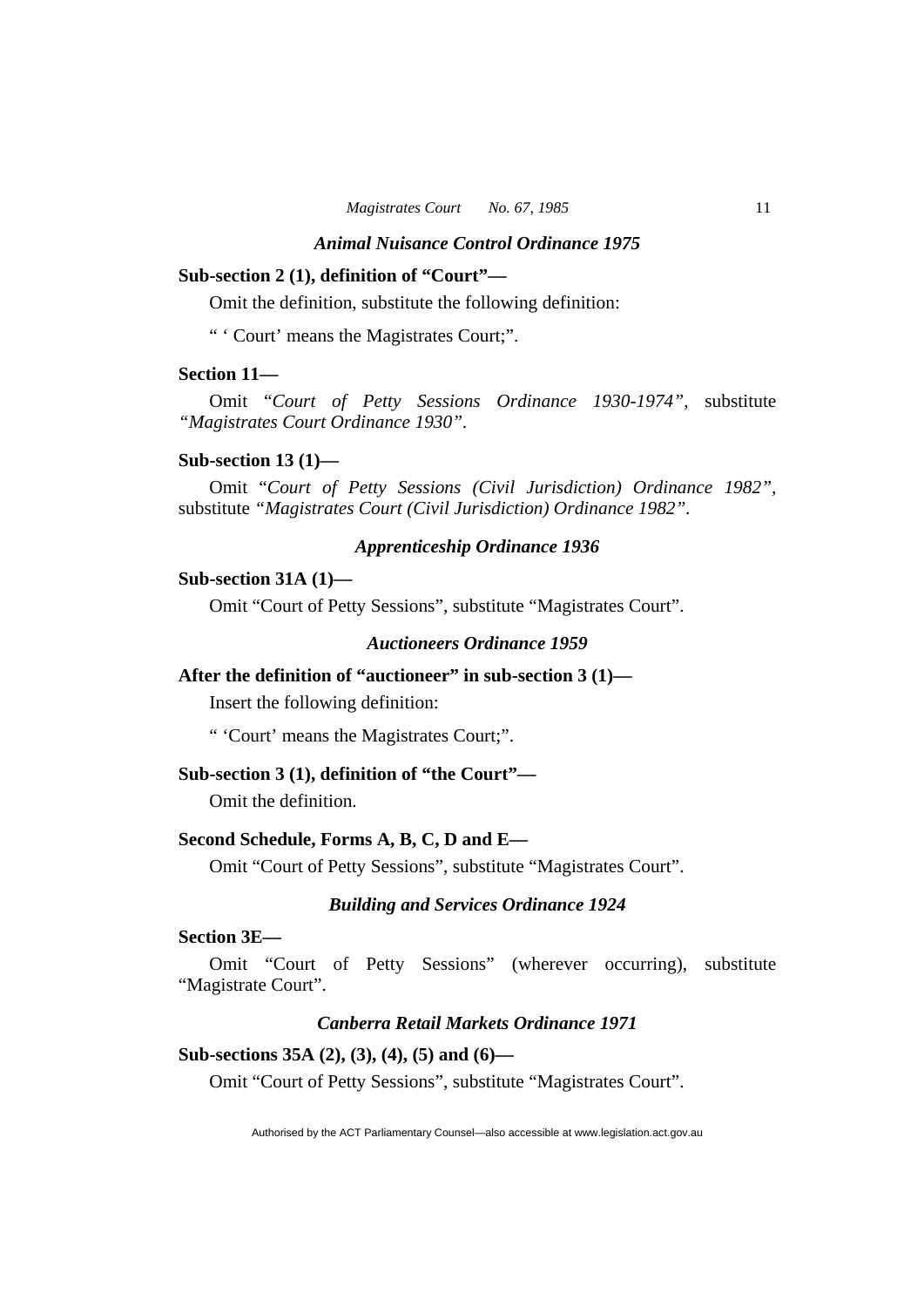# **After the definition of "Council" in section 3—**

Insert the following definition:

" ' Court' means the Magistrates Court;".

# **Section 3, definition of "the Court"—**

Omit the definition.

# *Child Welfare Agreement Ordinance 1941*

#### **Section 3—**

Add at the end the following sub-section:

"(2) For the purposes of the application of the Supplemental Agreement on and after the date of commencement of the *Magistrates Court Ordinance 1985*, the reference in the definition of "Court" in sub-clause 2 (2) of that agreement to the Court of Petty Sessions of the Territory shall be read as a reference to the Magistrates Court.".

#### *Child Welfare Ordinance 1957*

# **After the definition of "child" in section 5—**

Insert the following definition:

" 'Court' means the Magistrates Court when known by virtue of section 13 of this Ordinance as the Children's Court;".

# **Section 5, definition of "the Court"—**

Omit the definition.

#### **Section 12 and sub-section 13 (1)—**

Omit "Court of Petty Sessions", substitute "Magistrates Court".

#### **Sub-sections 13 (2) and (3) and 15 (1)—**

Omit "*Court of Petty Sessions Ordinance 1930-1953*", substitute "*Magistrates Court Ordinance 1930*".

#### *City Area Leases Ordinance 1936*

#### **Sub-section 9E (1)—**

Omit "Court of Petty Sessions", substitute "Magistrates Court".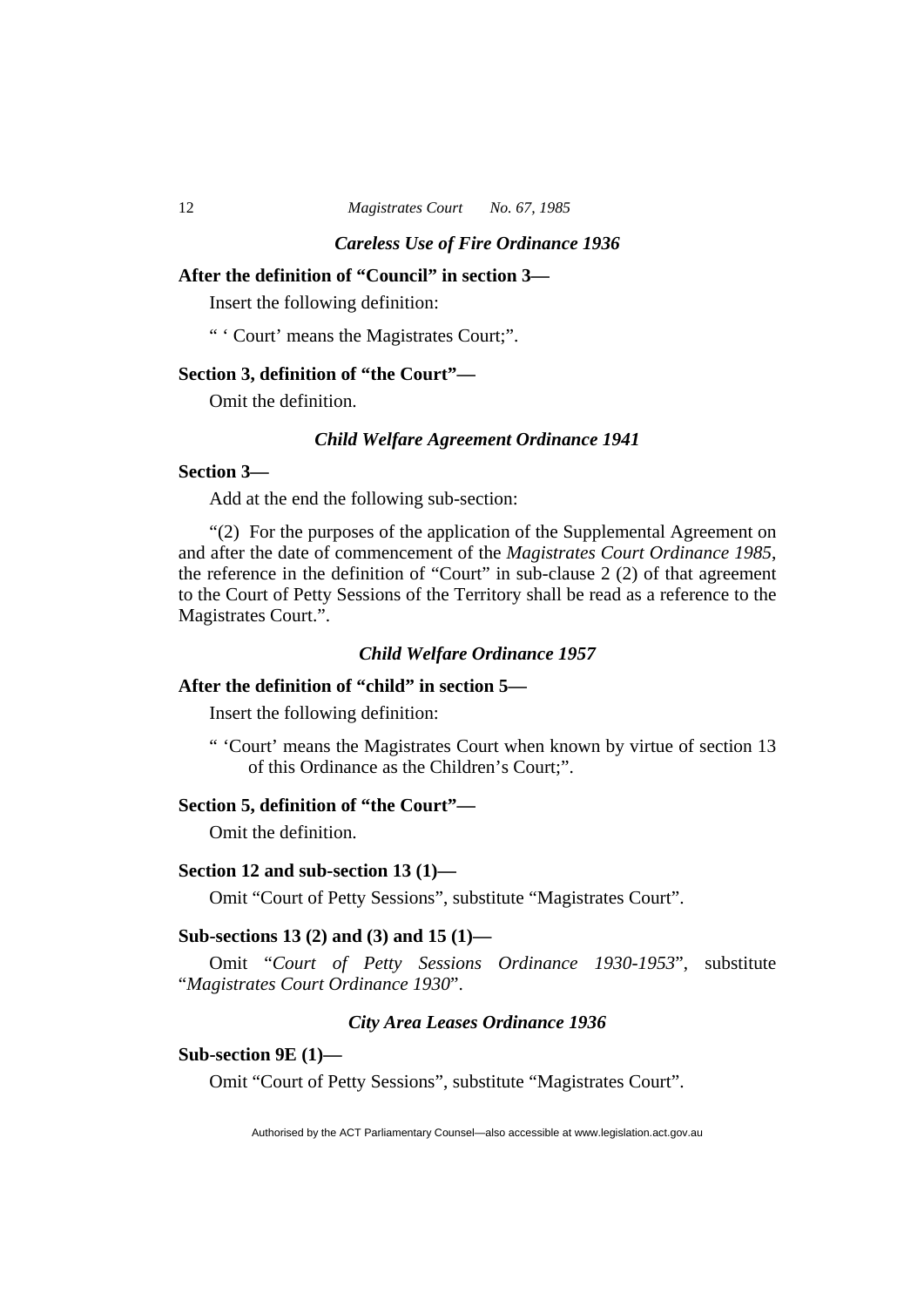#### *Classification of Publications Ordinance 1983*

# **Sub-section 3 (1), definition of "Court"—**

Omit "Court of Petty Sessions", substitute "Magistrates Court;".

#### *Collections Ordinance 1959*

# **Sub-sections 5A (1) and (2)—**

Omit "Court of Petty Sessions", substitute "Magistrates Court".

# *Contractors' Debts Act, 1897 of the State of New South Wales in its application to the Territory*

#### **Sections 13 and 17—**

Omit "Court of Petty Sessions", substitute "Magistrates Court".

# *Co-operative Societies Ordinance 1939*

# **Sub-sections 58 (7), (8), (9) and (10)—**

Omit "Court of Petty Sessions", substitute "Magistrates Court".

# *Coroners Ordinance 1956*

#### **Sub-section 10A (2)—**

Omit "Court of Petty Sessions" (wherever occurring), substitute "Magistrates Court".

# **Sub-paragraph 26 (9) (b) (i)—**

Omit "*Court of Petty Sessions Ordinance 1930-1953*", substitute "*Magistrates Court Ordinance 1930*".

# **Sub-section 29 (1)—**

- (a) Omit "*Court of Petty Sessions Ordinance 1930*", substitute "*Magistrates Court Ordinance 1930*".
- (b) Omit "Court of Petty Sessions", substitute "Magistrates Court".

#### **Sub-section 29 (2)—**

Omit "Court of Petty Sessions" (wherever occurring), substitute "Magistrates Court".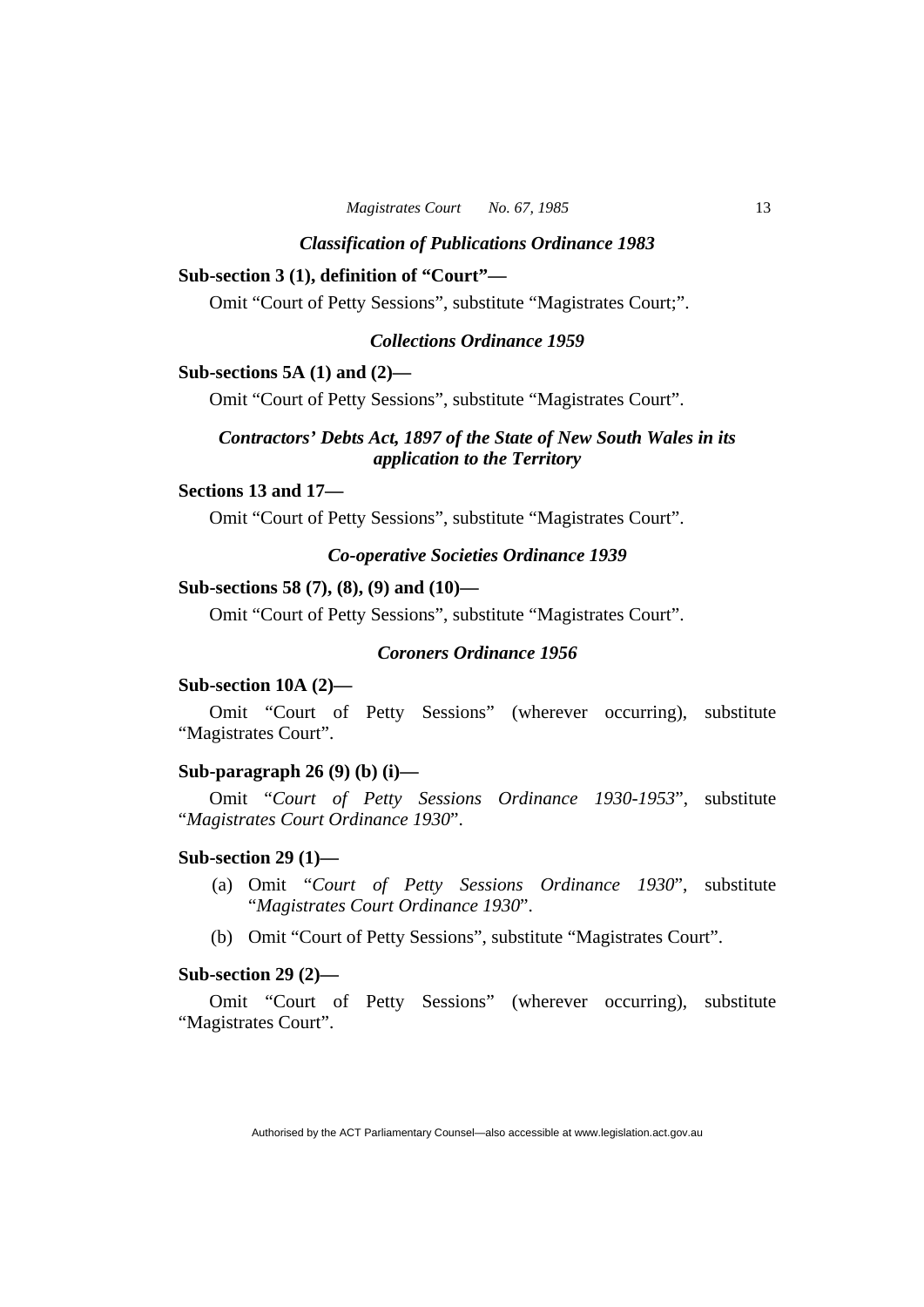#### **Paragraph 33 (3) (a) and sub-section 33 (6)—**

Omit "Court of Petty Sessions proceeds under Part VI of the *Court of Petty Sessions Ordinance 1930-1974*", substitute "Magistrates Court proceeds under Part VI of the *Magistrates Court Ordinance 1930*".

#### **Sub-section 33 (7)—**

Omit "*Court of Petty Sessions Ordinance 1930-1974*", substitute "*Magistrates Courts Ordinance 1930*".

#### **Sub-section 34 (1)—**

Omit "Court of Petty Sessions", substitute "Magistrates Court".

# **Section 40—**

- (a) Omit "Court of Petty Sessions", substitute "Magistrates Court".
- (b) Omit "*Court of Petty Sessions Ordinance 1930-1953*", substitute "*Magistrates Court Ordinance 1930*".

# *Court of Petty Sessions (Civil Jurisdiction) Ordinance 1982*

#### **Short title—**

Omit "*Court of Petty Sessions (Civil Jurisdiction) Ordinance 1982*", substitute "*Magistrates Court (Civil Jurisdiction) Ordinance 1982*".

#### **Title—**

Omit "Court of Petty Sessions", substitute "Magistrates Court".

#### **Sub-section 3 (1), definition of "court"—**

Omit the definition, substitute the following definition:

" 'court' means the Magistrates Court;".

# **Sub-section 282A (1), paragraph 282E (2) (a) and sub-sections 282J (1) and**   $(2)$ —

Omit "Court of Petty Sessions" (wherever occurring), substitute "Magistrates Court".

#### **Sections 309 and 310—**

Omit "*Court of Petty Sessions Ordinance 1930*", substitute "*Magistrates Court Ordinance 1930*".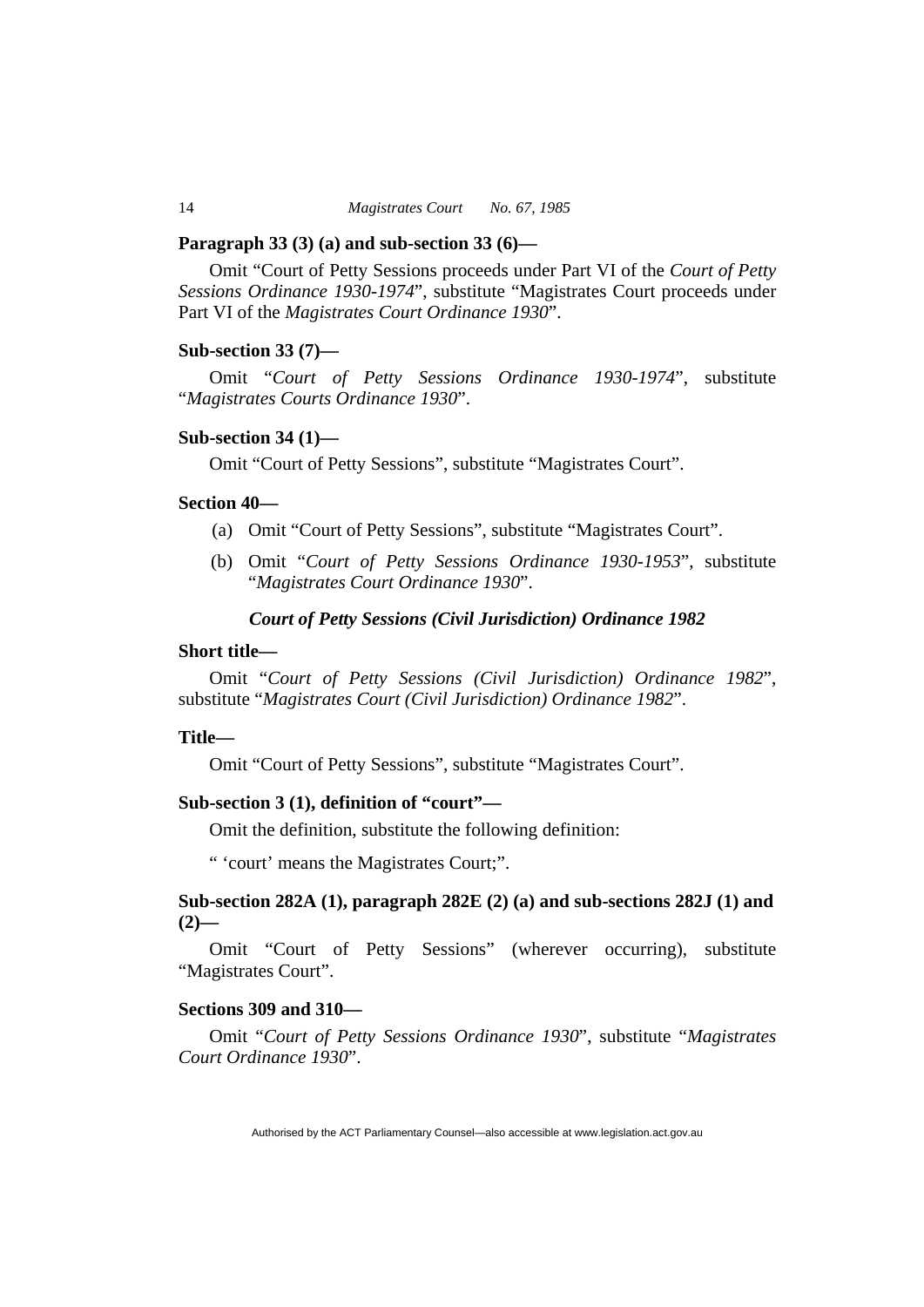#### **Sub-section 311 (1)—**

- (a) Omit "*Court of Petty Sessions Ordinance 1930*" (wherever occurring), substitute "*Magistrates Court Ordinance 1930*".
- (b) Omit, "Court of Petty Sessions Rules" (wherever occurring), substitute "Magistrates Court Rules".

#### **Paragraph 311 (2) (a)—**

Omit "*Court of Petty Sessions Ordinance 1930*", substitute "*Magistrates Court Ordinance 1930*".

#### **Schedule, Forms 1, 2, 3, 57, 58, 59, 60, 61, 62, and 63—**

Omit "COURT OF PETTY SESSIONS", substitute "MAGISTRATES COURT".

# **Schedule, Forms 29, 55, 59, 62, 63 and 70—**

Omit "Court of Petty Sessions", substitute "Magistrates Court".

#### **Schedule, Forms 29, 30, 51, and 59—**

Omit "Court of Petty Sessions (Civil Jurisdiction) Ordinance 1982", substitute "Magistrates Court (Civil Jurisdiction) Ordinance 1982".

# *Courts (Hire-Purchase Agreements) Ordinance 1963*

#### **Sub-section 4 (1), definition of "court of the Territory"—**

Omit paragraph (b), substitute the following paragraph:

"(b) Magistrates Court;".

#### **Sub-section 4 (1), definition of "the Court of Petty Sessions"—**

Omit the definition.

#### **Paragraph 6 (2) (a)—**

Omit "Court of Petty Sessions", substitute "Magistrates Court".

# *Credit Ordinance 1985*

# **Sub-section 5 (1), definition of "cross-claim"—**

Omit "*Court of Petty Sessions (Civil Jurisdiction) Ordinance 1982*", substitute "*Magistrates Court (Civil Jurisdiction) Ordinance 1982*".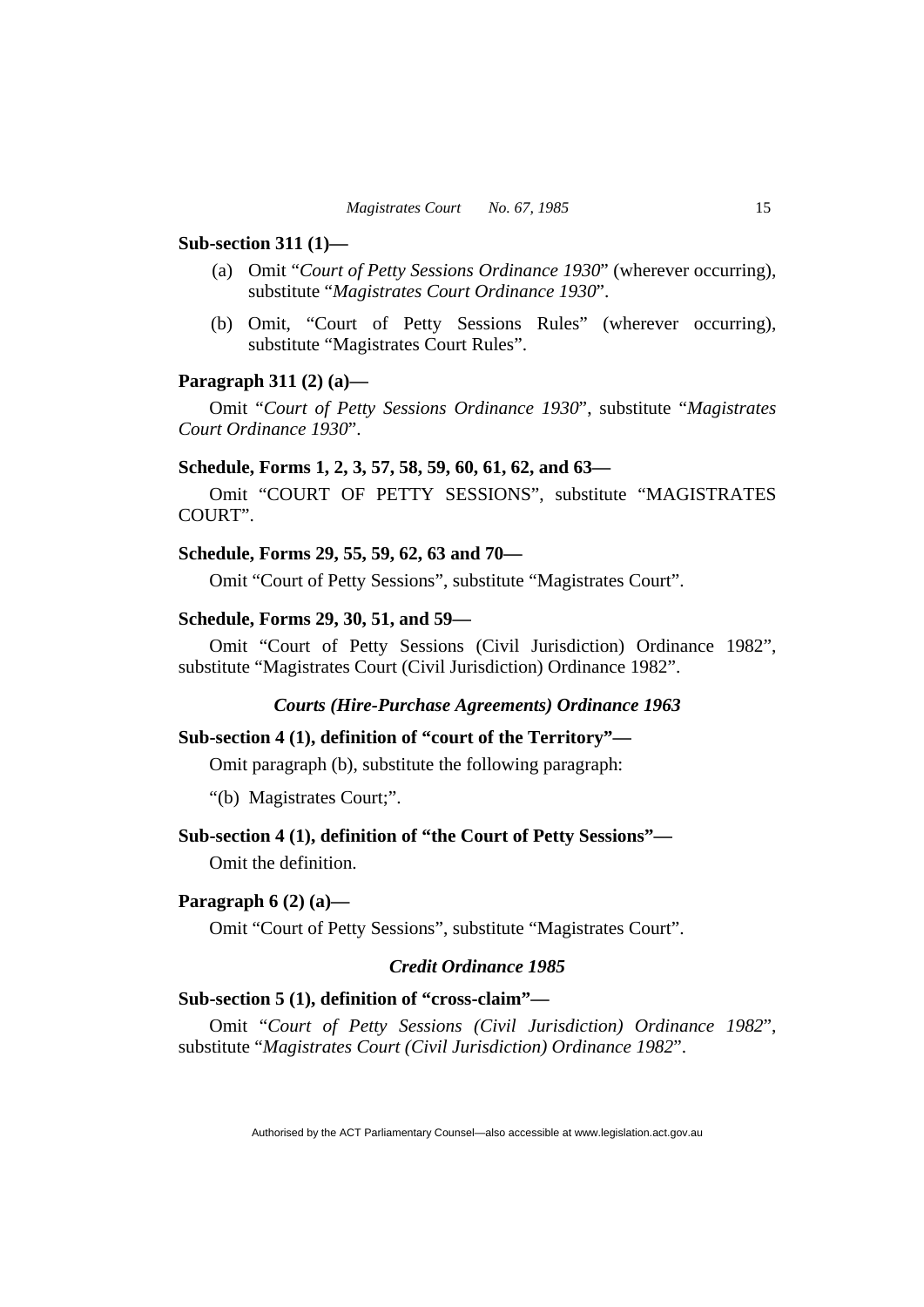#### **Sub-sections 210 (3), (4) and (6)—**

Omit "*Court of Petty Sessions (Civil Jurisdiction) Ordinance 1982*" (wherever occurring), substitute "*Magistrates Court (Civil Jurisdiction) Ordinance 1982*".

# **Sub-sections 210 (3), (5) and (6)—**

Omit "Court of Petty Sessions" (wherever occurring), substitute "Magistrates Court".

# *Cremation Ordinance 1966*

#### **Sub-section 10 (1)—**

- (a) Omit "stipendiary", substitute "Magistrate".
- (b) Omit "*Court of Petty Sessions Ordinance 1930-1966*", substitute "*Magistrates Court Ordinance 1930*".

# *Criminal Injuries Compensation Ordinance 1983*

#### **Section 2, definition of "Clerk"—**

Omit "Court of Petty Sessions", substitute "Magistrates Court".

#### **Paragraph 10 (4) (b) and sub-section 11 (2)—**

Omit "Court of Petty Sessions", substitute "Magistrates Court".

#### **Sub-section 12 (1)—**

- (a) Omit "*Court of Petty Sessions (Civil Jurisdiction) Ordinance 1982*", substitute "*Magistrates Court (Civil Jurisdiction ) Ordinance 1982*".
- (b) Omit "Court of Petty Sessions", substitute "Magistrates Court".

# **Sub-sections 12 (3) and 30 (2)—**

Omit "Court of Petty Sessions", substitute "Magistrates Court".

# *Crimes Act, 1900 of the State of New South Wales in its application to the Territory*

**Sub-sections 350 (1), (4) and 358B (6), paragraph 477 (2) (a), sections 479, 480 and 556F, sub-sections 481 (2), 556A (1), (2), (3), (5), 556B (3), 556C (6) and (7), 556G (3), 556N (1), (3), (4), 556P (1), (4), 556Q (1) and Schedule 5 Form 2—** 

Omit "Court of Petty Sessions" (wherever occurring), substitute "Magistrates Court".

Authorised by the ACT Parliamentary Counsel—also accessible at www.legislation.act.gov.au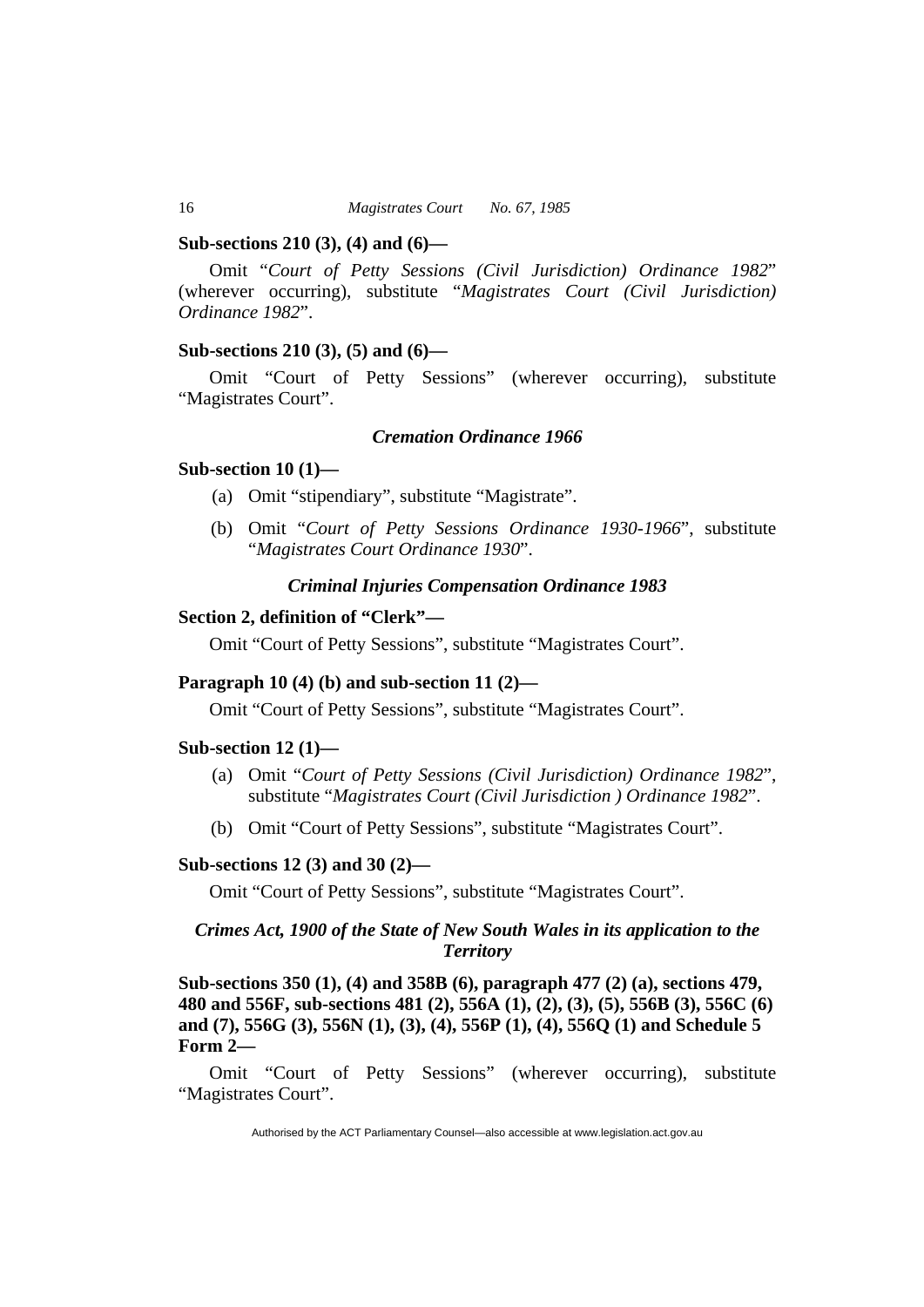#### **Sub-section 554 (5)—**

Omit "*Court of Petty Sessions Ordinance 1930-1951*", substitute "*Magistrates Court Ordinance 1930*".

# **Sub-section 556C (2)—**

Omit "*Court of Petty Sessions Ordinance 1930-1968*", substitute "*Magistrates Court Ordinance 1930*".

#### **Sub-section 556E (2)—**

- (a) Omit "Court of Petty Sessions" (wherever occurring), substitute "Magistrates Court".
- (b) Omit "Petty Sessions", substitute "the Magistrates Court".

# **Sub-section 477 (9), 556G (3), 556H (1), 556R (1) and (2) and Schedule 5 Form 2—**

Omit "*Court of Petty Sessions Ordinance 1930*" (wherever occurring), substitute "*Magistrates Court Ordinance 1930*".

#### **Sixth Schedule—**

Omit "Court of Petty Sessions", substitute "Magistrates Court".

#### *Dangerous Goods Ordinance 1984*

# **Schedule, Part 1, Item 3, third column, paragraph (b)—**

Omit "Court of Petty Sessions," substitute "Magistrates Court".

# *Defamation (Amendment) Act, 1909 of the State of New South Wales in its application to the Territory*

# **Sub-section 9 (2)—**

Omit "Court of Petty Sessions", substitute "Magistrates Court".

# *Dividing Fences Ordinance 1981*

# **Sub-section 2 (1), definition of "Court"—**

Omit "Court of Petty Sessions", substitute "Magistrates Court".

# **Sub-sections 9 (3) and 10 (3)—**

Omit "*Court of Petty Sessions Ordinance 1930*", substitute "*Magistrates Court Ordinance 1930*".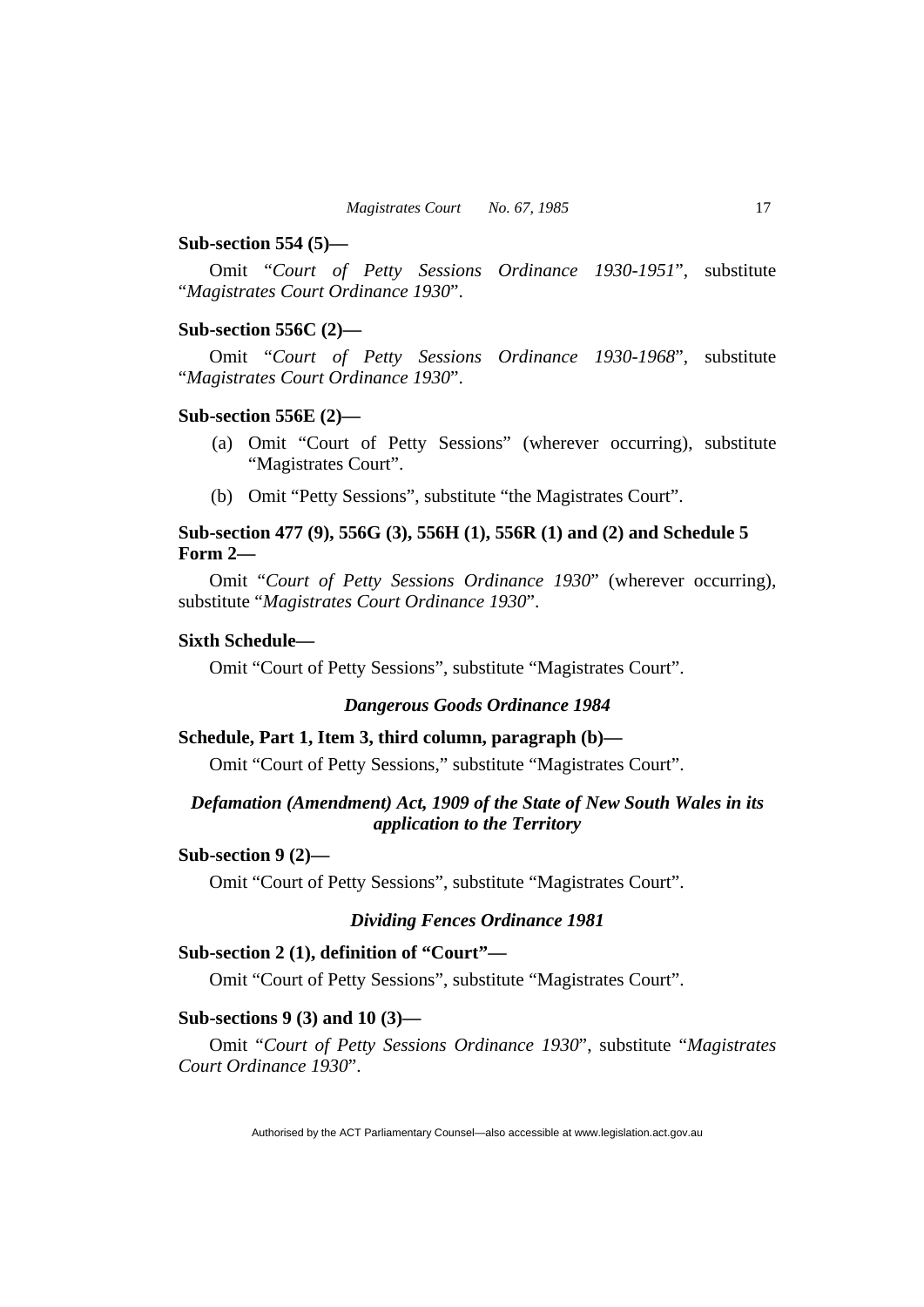#### **Schedule, Forms 1, 2, 3, 4, 5, 6, 7 and 8—**

Omit "Court of Petty Sessions" (wherever occurring), substitute "Magistrates Court".

# *Electricity Ordinance 1971*

#### **Sub-sections 31 (3) and (4) and 33 (2) and (2B)—**

Omit "Court of Petty Sessions", substitute "Magistrates Court".

# *Enclosed Lands Protection Ordinance 1943*

# **Sub-sections 6 (1)—**

Omit "a Court of Petty Sessions", substitute "the Magistrates Court".

# *Evidence Ordinance 1971*

# **Section 27—**

Omit "Court of Petty Sessions", substitute "Magistrates Court".

#### **Paragraph 41 (b)—**

- (a) Omit "Court of Petty Sessions", substitute "Magistrates Court".
- (b) Omit *"Court of Petty Sessions Ordinance 1930-1970*", substitute "*Magistrates Court Ordinance 1930*".

# **Section 42—**

Omit "Court of Petty Sessions", substitute "Magistrates Court".

#### **Paragraph 72 (1) (b)—**

Omit "*Court of Petty Sessions Ordinance 1930-1970*", substitute "*Magistrates Court Ordinance 1930*".

# **Sub-section 72 (7)—**

Omit "Court of Petty Sessions", substitute "Magistrates Court".

#### **Paragraph 73 (2) (a)—**

Omit "*Court of Petty Sessions Ordinance 1930-1970*", substitute "*Magistrates Court Ordinance 1930*".

#### **Paragraph 75 (1) (d), sub-sections 75 (2) and (3) and sections 76A and 82—**

Omit "Court of Petty Sessions", substitute "Magistrates Court".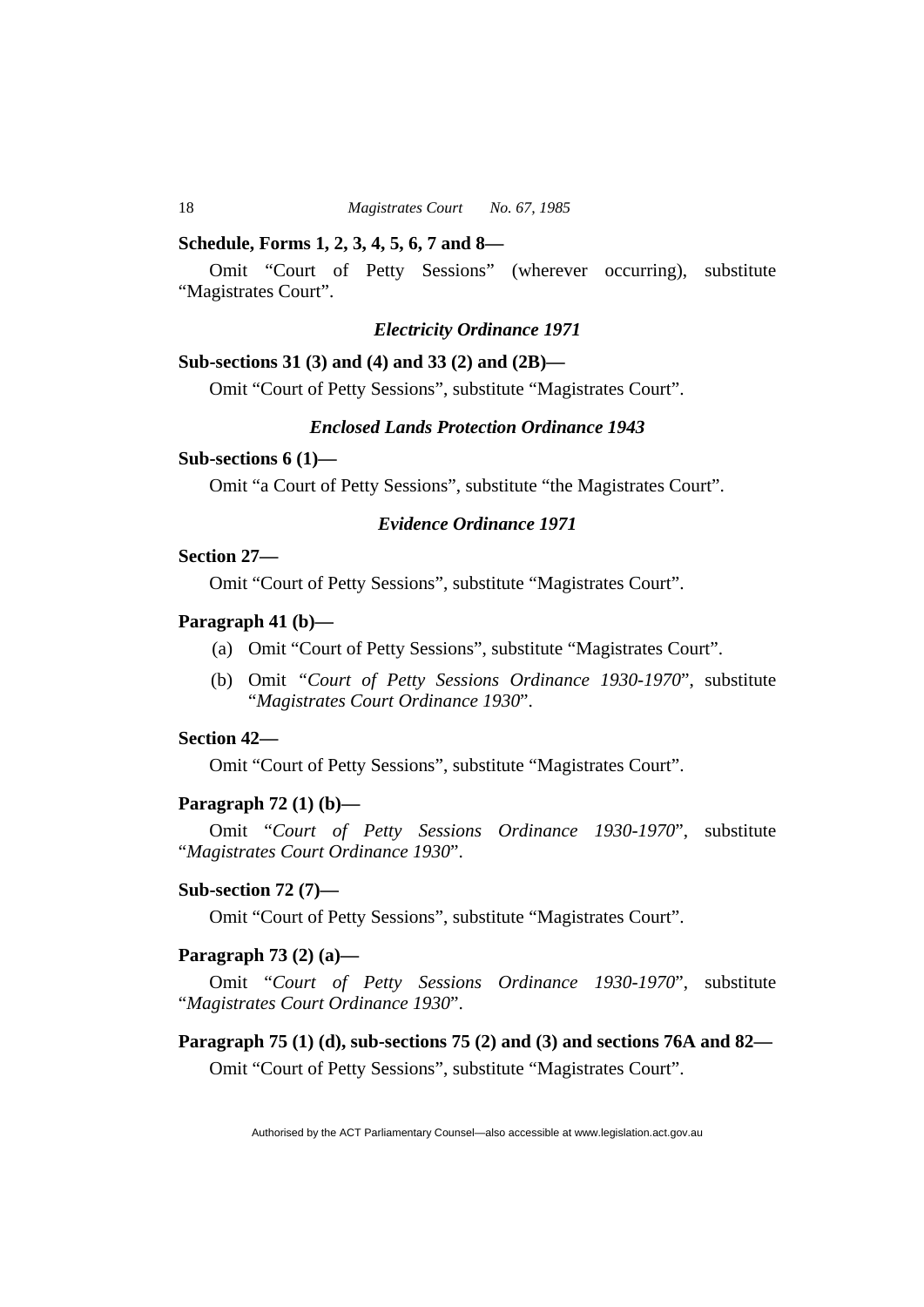# **Sub-sections 12A (1), 12B (1) and (2)—**

Omit "Court of Petty Sessions", substitute "Magistrates Court".

#### *Fishing Ordinance 1967*

# **Sub-section 36 (1)—**

Omit "Court of Petty Sessions", substitute "Magistrates Court".

# *Fluoroscopes Ordinances 1958*

# **After the definition of "Commissioner" in section 2—**

Insert the following definition:

" 'Court' means the Magistrate Court;".

# **Section 2, definition of "the Court"—**

Omit the definition.

# *Games, Wagers and Betting Houses Act, 1901 of the State of New South Wales in its application to the Territory*

# **Sub-sections 4 (1) and 6 (4), sections 11 and 25 and the Second Schedule—**

Omit "Court of Petty Sessions" (wherever occurring), substitute "Magistrates Court".

# *Gaming and Betting Act, 1906 of the State of New South Wales in its application to the Territory*

# **Sections 12 and 22—**

Omit "Court of Petty Sessions", substitute "Magistrates Court".

# *Gun Licence Ordinance 1937*

#### **Sub-section 3 (1), definition of "Magistrate"—**

Omit the definition.

# *Hawkers Ordinance 1936*

#### **Sub-section 24 (1)—**

Omit "Court of Petty Sessions", substitute "Magistrates Court".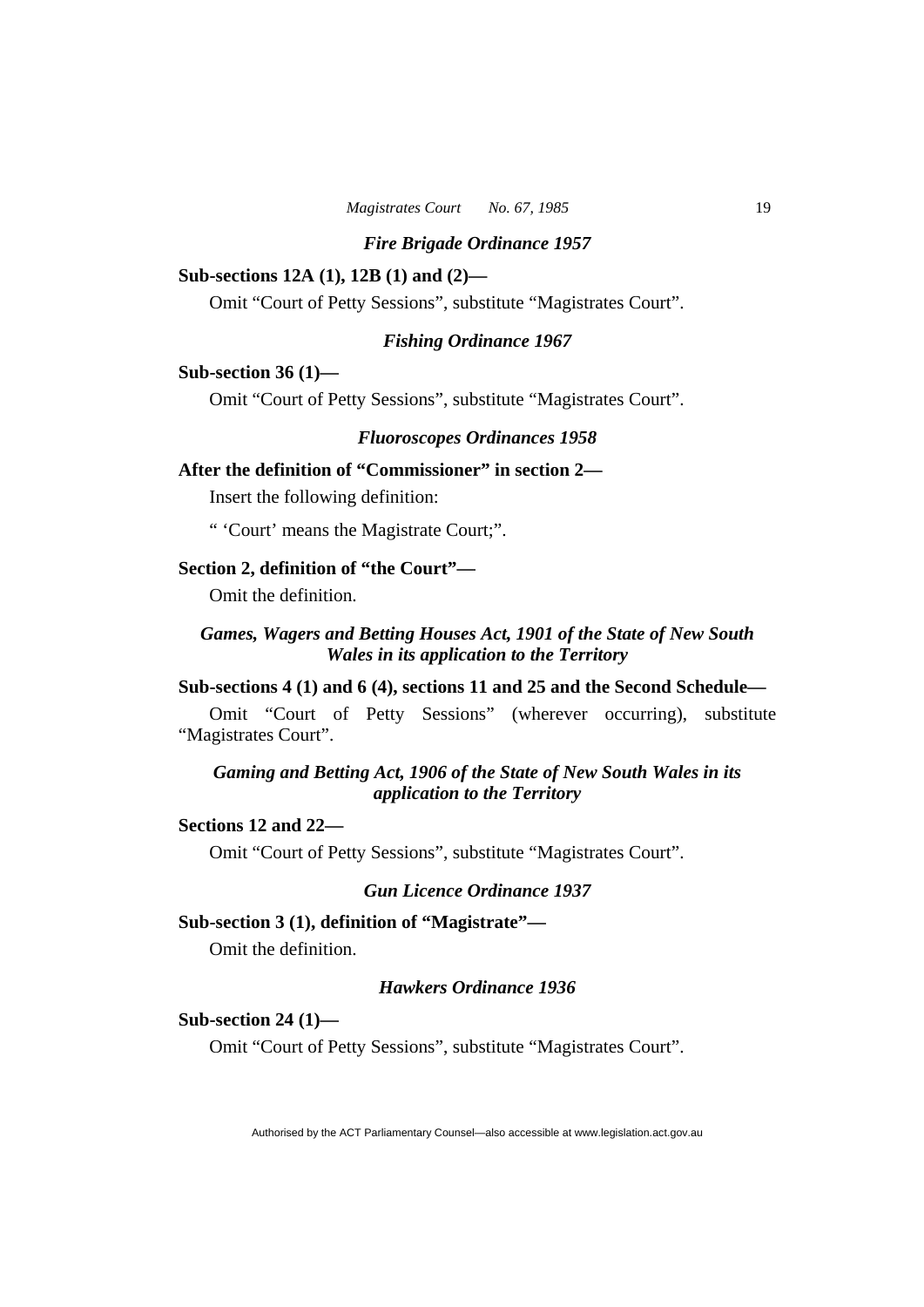*Interpretation Ordinance 1967* 

#### **Sub-section 14 (1), definition of "Court of Petty Sessions"—**

Omit the definition.

## **Sub-section 14 (1), definition of "court of summary jurisdiction"—**

Omit the definition, substitute the following definition:

" 'court of summary jurisdiction' means the Magistrates Court;".

#### **Sub-section 14 (1), definition of "magistrate"—**

Omit the definition, substitute the following definitions:

" 'magistrate' means a Magistrate within the meaning of the *Magistrates Court Ordinance 1930;* 

'Magistrates Court' means the Magistrates Court established pursuant to the *Magistrates Court Ordinance 1930*;".

# *Juries Ordinance 1967*

# **Sub-sections 6 (1), definition of "Magistrate"—**

Omit the definition.

# *Landlord and Tenant Act, 1899 of the State of New South Wales in its application to the Territory*

# **Heading to Part IV and sub-section 23 (1) and (2)—**

Omit "Court of Petty Sessions", substitute "Magistrates Court".

# *Landlord and Tenant Ordinances 1949*

**After the definition of "business premises" in sub-section 8 (1)—** 

Insert the following definition:

" 'Court' means the Magistrates Court;".

# **Sub-section 8 (1), definition of "the Court"—**

Omit the definition.

# **Section 70—**

Omit "Court of Petty Sessions", substitute "Magistrates Court".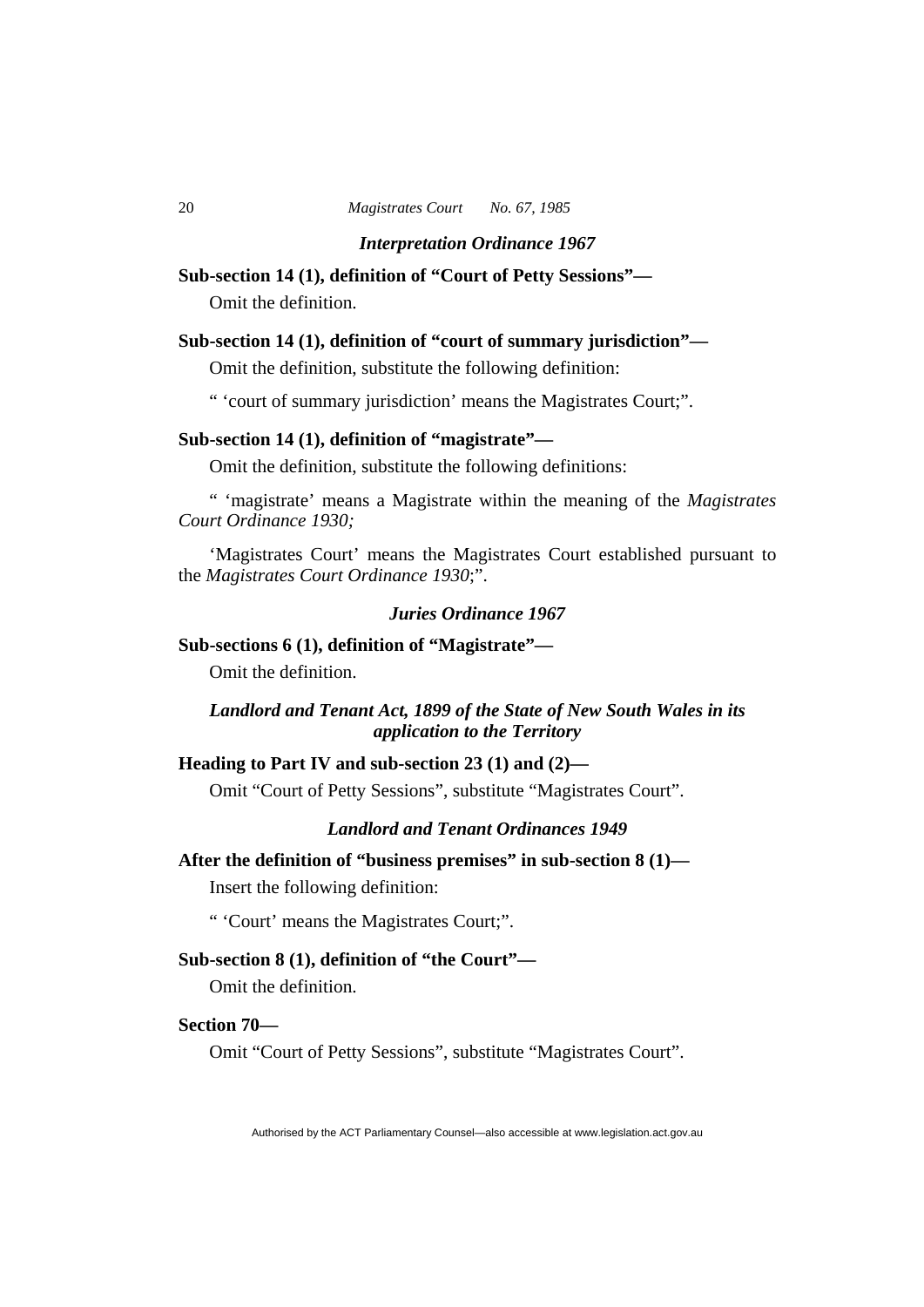#### **Sub-section 75 (2)—**

Omit "*Court of Petty Sessions (Civil Jurisdiction) Ordinance 1982*", substitute "*Magistrates Court (Civil Jurisdiction) Ordinance 1982*."

# *Litter Ordinance 1977*

#### **Section 2, definition of "Court"—**

Omit "Court of Petty Sessions", substitute "Magistrates Court".

#### *Maintenance Ordinance 1968*

#### **Section 4—**

Repeal the section.

# **After the definition of "complainant" in sub-sections 6 (1)—**

Insert the following definition:

" 'Court' means the Magistrates Court;".

# **Sub-section 6 (1), definition of "the Clerk"—**

Omit "Court of Petty Sessions" (wherever occurring), substitute "Magistrates Court".

# **Sub-section (6) (1) definition of "the Court"—**

Omit the definition.

#### **Sub-sections 41 (6) and (8), sub-paragraph 65 (5) (a) (i)—**

Omit "*Court of Petty Sessions Ordinance 1930-1967*", substitute "*Magistrates Court Ordinance 1930*".

#### **Sub-section 102 (2)—**

Omit "*Court of Petty Sessions (Civil Jurisdiction) Ordinance 1982*", substitute "*Magistrates Court (Civil Jurisdiction) Ordinance 1982*".

#### **Paragraph 120 (1) (a)—**

Omit "*Court of Petty Sessions Ordinance 1930-1967*", substitute "*Magistrates Court Ordinance 1930*".

#### *Mental Health Ordinance 1962*

# **Section 2, definition of "magistrate"—**

Omit the definition.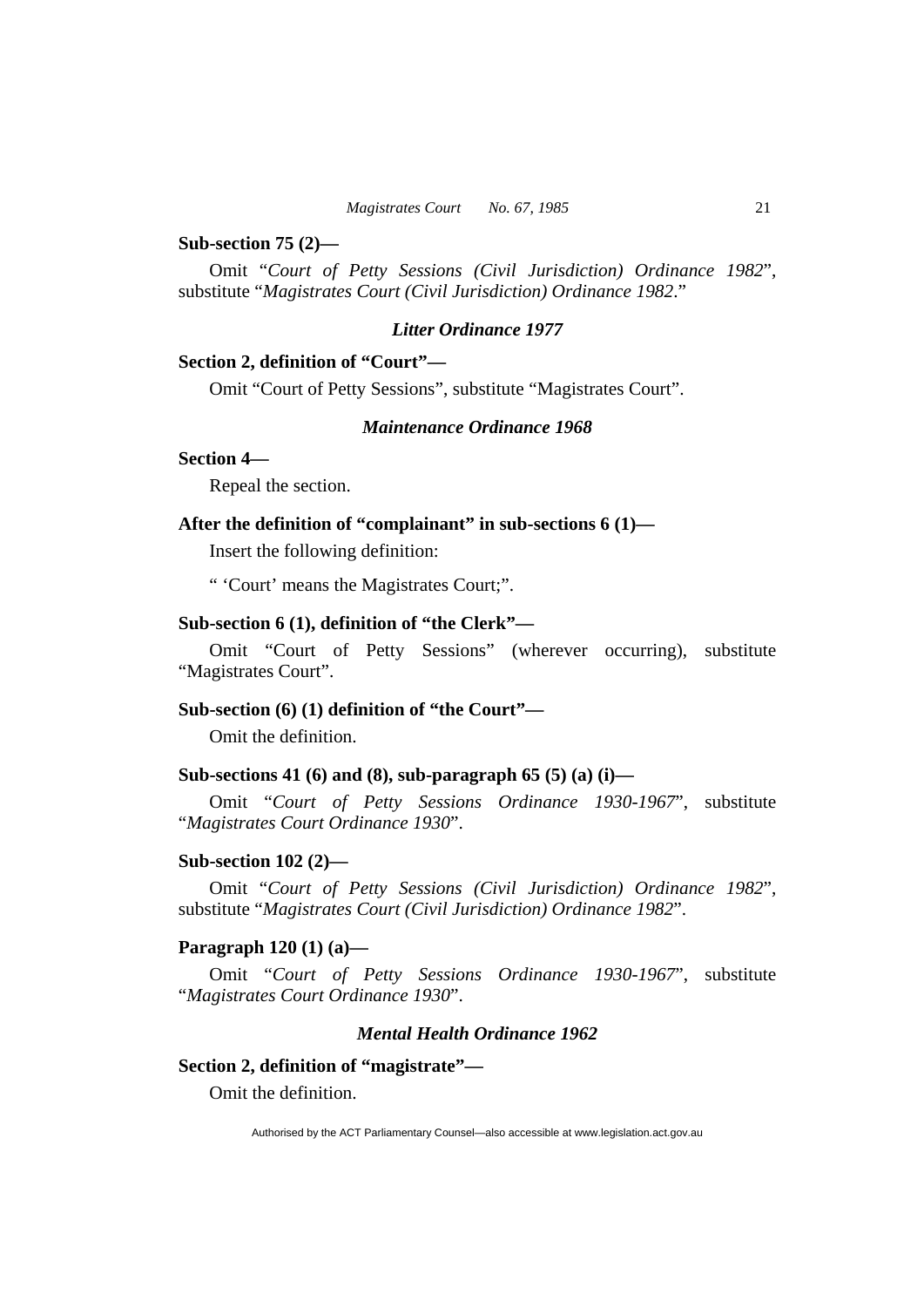#### *Mental Health Ordinance 1983*

# **Paragraphs 21 (6) (b), 24 (1) (c) and (d), section 22A, sub-sections 25 (1), 28 (1) and (4), section 31A—**

Omit "Court of Petty Sessions", substitute "Magistrates Court".

#### **Sub-section 29 (6)—**

- (a) Omit "*Court of Petty Sessions (Civil Jurisdiction) Ordinance 1982*", substitute "*Magistrates Court (Civil Jurisdiction) Ordinance 1982*".
- (b) Omit "Court of Petty Sessions", substitute "Magistrates Court".

# **Sub-sections 34 (1), 36 (1) and (2) and 44 (1)—**

Omit "Court of Petty Sessions", substitute "Magistrates Court".

# **Sub-section 44 (2)—**

Omit "*Court of Petty Sessions (Civil Jurisdiction) Ordinance 1982*", substitute "*Magistrates Court (Civil Jurisdiction) Ordinance 1982*".

#### **Paragraph 45 (3) (a), sub-sections 45 (4) and 74 (1)—**

Omit "Court of Petty Sessions", substitute "Magistrates Court".

# *Mercantile Law Ordinance 1962*

#### **Section 17, definition of "the Court"—**

Omit the definition, substitute the following definition:

" 'Court' means the Magistrates Court;".

# *Milk Authority Ordinance 1971*

# **Sub-sections 32 (1), (2), (3), (4) and (5)—**

Omit "Court of Petty Sessions" (wherever occurring), substitute "Magistrates Court".

# *Motor Traffic (Alcohol and Drugs) Ordinance 1977*

# **Sub-section 4 (1), definition of "Court"—**

Omit "Court of Petty Sessions" (wherever occurring), substitute "Magistrates Court".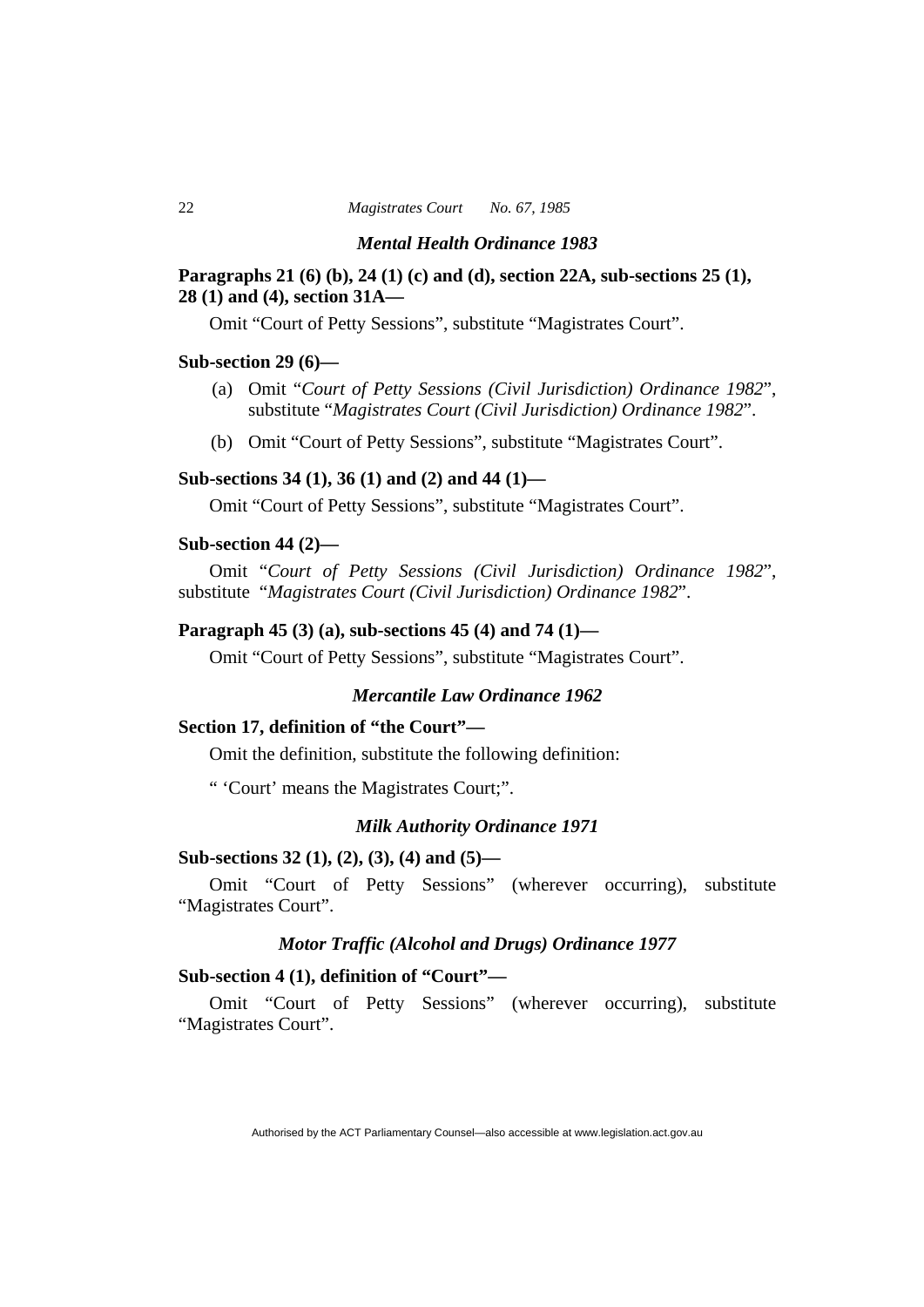#### **Sub-section 25 (4)—**

Omit "*Court of Petty Sessions Ordinance 1930*", substitute "*Magistrates Court Ordinance 1930*".

# **Sub-section 32 (3)—**

- (a) Omit "Court of Petty Sessions", substitute "Magistrates Court".
- (b) Omit "*Court of Petty Sessions Ordinance 1930*", substitute "*Magistrates Court Ordinance 1930*".

#### **Section 39—**

Omit "Court of Petty Sessions", substitute "Magistrates Court".

# *Motor Traffic Ordinance 1936*

#### **After the definition of "certificate of registration" in sub-section 4 (1)—**

Insert the following definition:

" ' Court' means the Magistrates Court;".

# **Sub-section 4 (1), definition of "the Court"—**

Omit the definition.

# **Sub-section 86 (8)—**

Omit "*Court of Petty Sessions Ordinance 1930-1940",* substitute *"Magistrates Court Ordinance 1930*".

# **Sub-section 86 (9)—**

Omit "Court of Petty Sessions", substitute "Magistrates Court".

#### **Sub-section 192 (2)—**

Omit "Court of Petty Sessions", substitute "Magistrates Court".

# **Sub-section 192A (3)—**

- (a) Omit "Court of Petty Sessions", substitute "Magistrates Court".
- (b) Omit "*Court of Petty Sessions Ordinance 1930-1974",* substitute *"Magistrates Court Ordinance 1930*".

#### **Sub-section 201 (1)—**

Omit "any court of Petty Sessions", substitute "the Magistrates Court".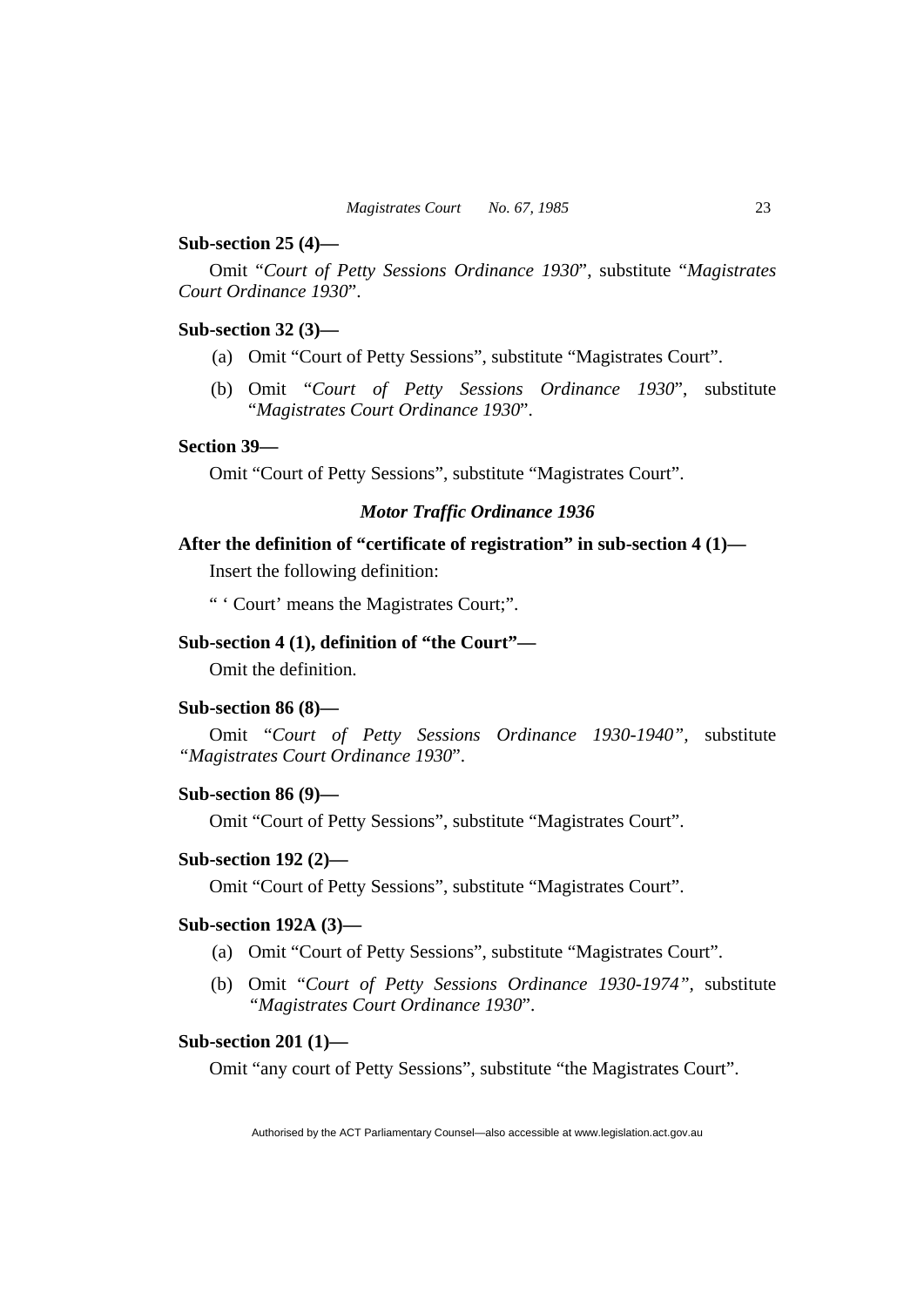#### *Nature Conservation Ordinance 1980*

#### **Sub-sections 43 (6), 60 (2) and 80 (1)—**

Omit "Court of Petty Sessions", substitute "Magistrates Court".

## *New South Wales Acts Application Ordinance 1984*

#### **Paragraph 7 (b)—**

Omit "Court of Petty Sessions" (wherever occurring), substitute "Magistrates Court".

# **Paragraph 7 (d)—**

Omit the paragraph, substitute the following paragraph:

"(d) a reference in the Act to a Magistrate shall be read as a reference to a Magistrate within the meaning of the *Magistrates Court Ordinance 1930;".* 

# **New South Wales Acts Application Ordinance 1985**

#### **Paragraph 8 (b)—**

Omit "Court of Petty Sessions" (wherever occurring), substitute "Magistrates Court".

#### **Paragraph 8 (d)—**

Omit the paragraph, substitute the following paragraph:

"(d) a reference in the Act to a Magistrate shall be read as a reference to a Magistrate within the meaning of the *Magistrates Court Ordinance 1930*;".

#### *Parole Orders (Transfer) Ordinance 1983*

# **Paragraph 10 (3) (a)—**

Omit "Court of Petty Sessions", substitute "Magistrates Court".

# *Parole Ordinance 1976*

#### **Paragraph 17 (6) (b)—**

Omit "Court of Petty Sessions" (wherever occurring), substitute "Magistrates Court".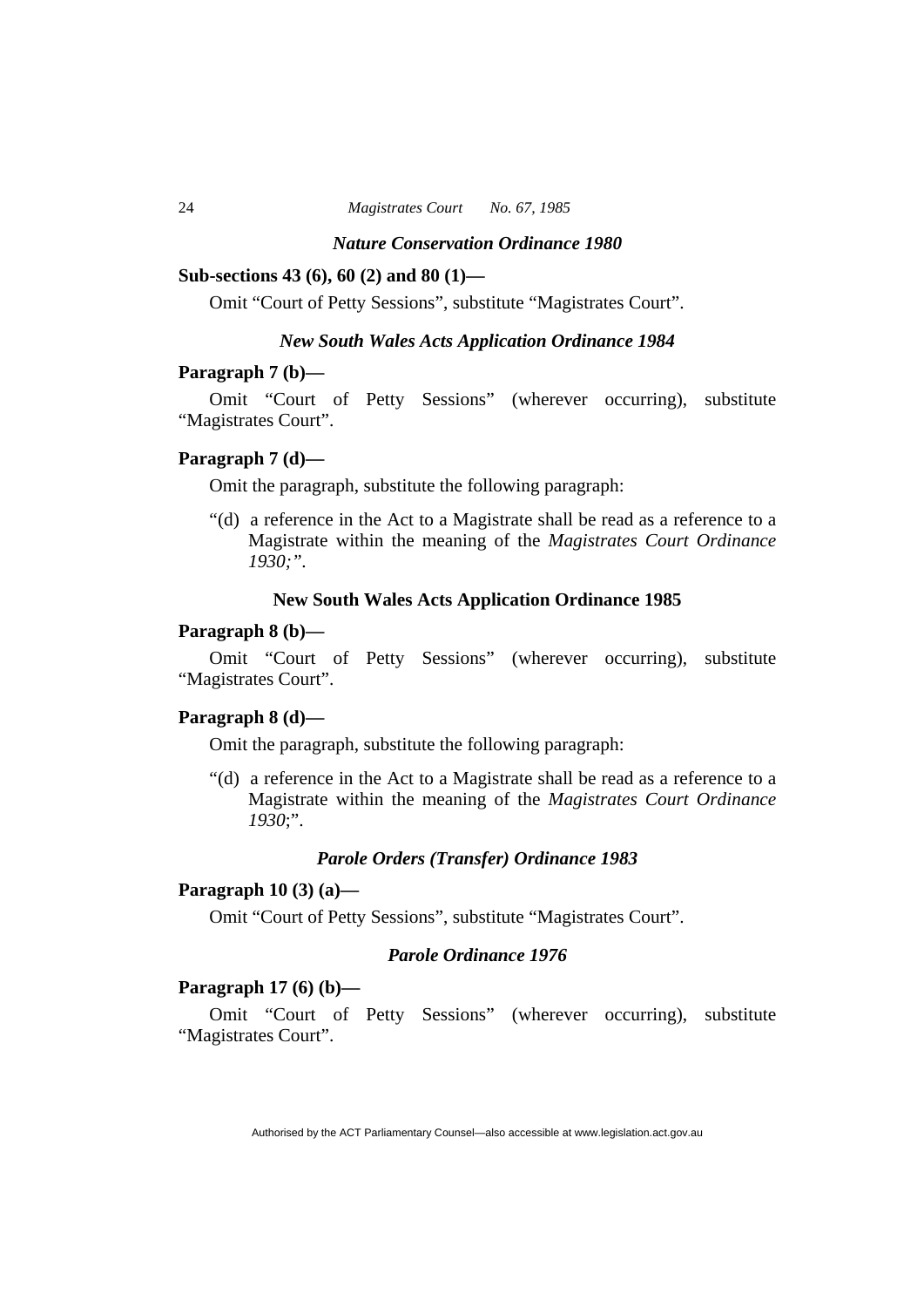# *Pawnbrokers Act 1902 of the State of New South Wales in its application to the Territory*

# **Sub-sections 6 (1), (2), sections 8, 31, 32, sub-sections 34 (2), 39 (1), First Schedule, Second Schedule—**

Omit "Court of Petty Sessions" (wherever occurring), substitute "Magistrates Court".

# *Plant Diseases Ordinance 1934*

#### **Sub-section 13 (2)—**

Omit "any Court of Petty Sessions", substitute "the Magistrates Court".

# *Poisons and Dangerous Drugs Ordinance 1933*

#### **Sub-section 9 (2)—**

Omit "Court of Petty Sessions", substitute "Magistrates Court."

# *Poisons and Narcotic Drugs Ordinance 1978*

# **Sub-section 4 (8)—**

Omit "Court of Petty Sessions" (wherever occurring), substitute "Magistrates Court".

#### **Sub-section 26 (4)—**

- (a) Omit "*Court of Petty Sessions*", substitute "*Magistrates Court Ordinance 1930*".
- (b) Omit "Court of Petty Sessions", substitute "Magistrates Court."

#### **Sub-section 52 (1)—**

Omit "Court of Petty Sessions", substitute "Magistrates Court."

# *Police Offences Ordinance 1930*

# **Section 5, definition of "Court"—**

Omit "Court of Petty Sessions established under the *Court of Petty Sessions Ordinance 1930*", substitute "Magistrates Court".

# *Pounds Ordinance 1928*

# **Sub-section 5 (1), definition of "Sufficient fence"—**

Omit "a Court of Petty Sessions", substitute "the Magistrates Court".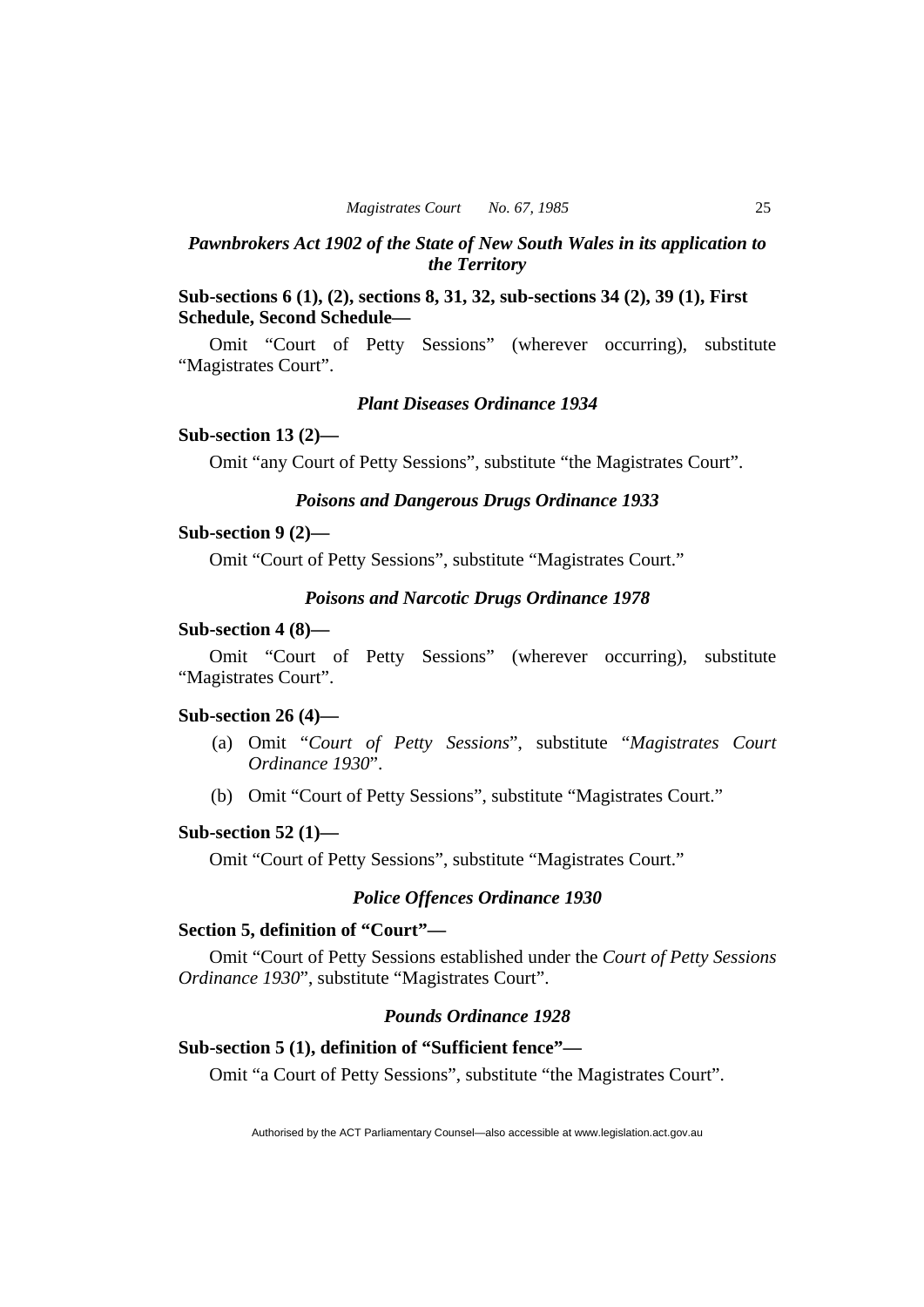#### **Section 19—**

Omit "a Court of Petty Sessions", substitute "the Magistrates Court".

#### **Section 20—**

Omit "any court of Petty Sessions", substitute "the Magistrates Court".

# **Sections 26, 31, 32 and sub-section 33 (1)—**

Omit "a Court of Petty Sessions" (wherever occurring), substitute "the Magistrates Court".

# *Prevention of Cruelty to Animals Ordinances 1959*

# **After the definition of "animal" in section 4—**

Insert the following definition:

" 'Court' means the Magistrates Court;".

# **Section 4, definition of "the Court"—**

Omit the definition.

#### **Sub-section 11 (2)—**

Omit "*Court of Petty Sessions Ordinance 1930-1958*", substitute "*Magistrates Court Ordinance 1930*".

# *Printing and Newspapers Ordinance 1961*

# **Sub-section 4 (1), definition of "Magistrate"—**

Omit the definition.

#### *Protection of Lands Ordinance 1937*

#### **Paragraph 12 (c), sub-section 13 (1) and paragraph 14 (b)—**

Omit "Court of Petty Sessions", substitute "Magistrates Court".

# *Public Gates Act 1901 of the State of New South Wales in its application to the Territory*

# **Sub-section 5 (3)—**

Omit "Court of Petty Sessions", substitute "Magistrates Court".

#### *Public Health (Prohibited Drugs) Ordinance 1957*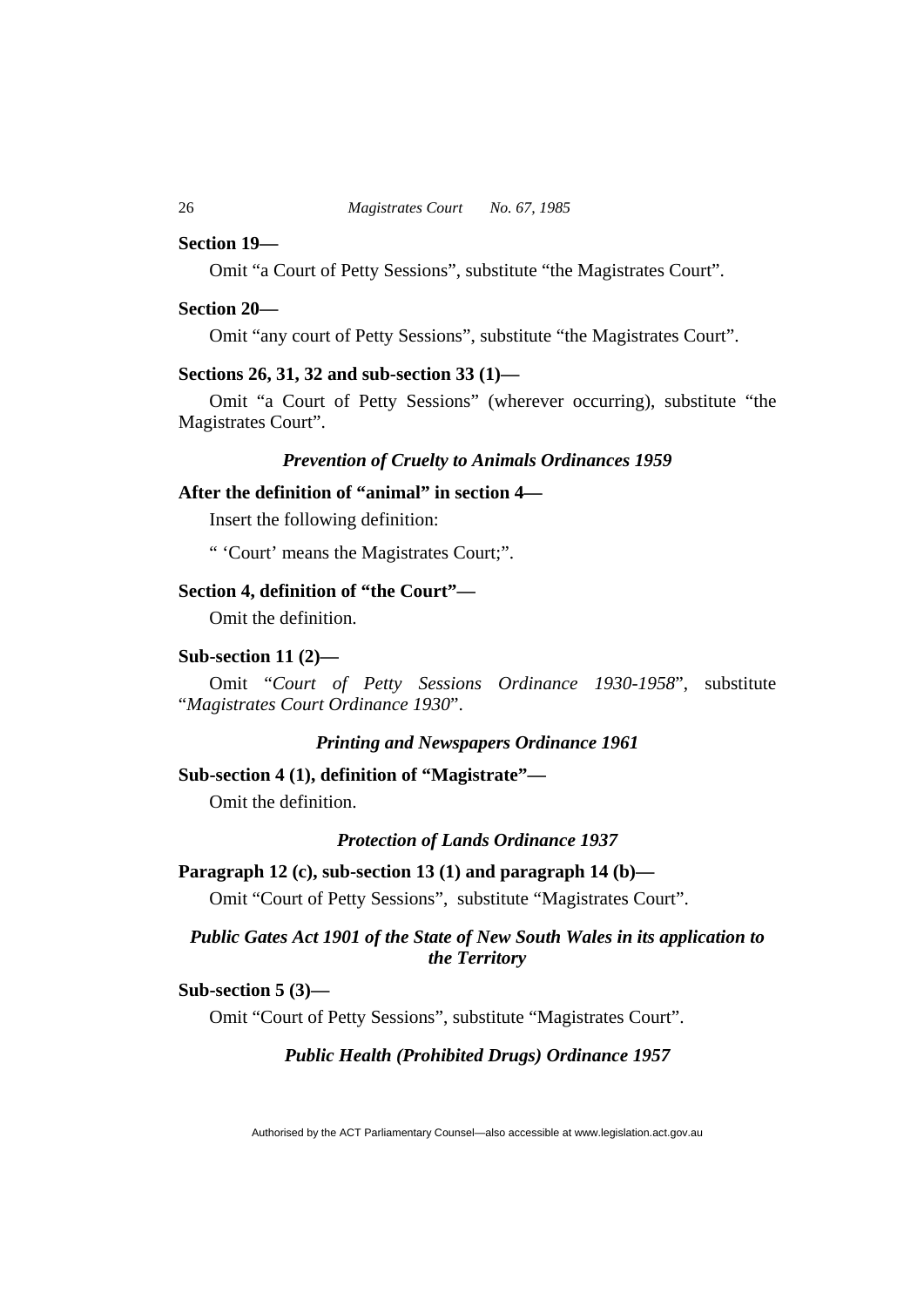#### **Section 2, definition of "Magistrate"—**

Omit the definition.

# *Public Parks Ordinance 1928*

#### **Sub-section 10 (2)**

Omit "any Court of Petty Sessions", substitute "the Magistrates Court".

#### *Public Trustees Ordinance 1985*

#### **Paragraph 25 (8) (a)—**

Omit "Court of Petty Sessions", substitute "Magistrates Court".

# *Pyramid Selling Ordinance 1973*

#### **Sub-section 10 (6)—**

Omit "*Court of Petty Sessions Ordinance 1930-1972*", substitute "*Magistrates Court Ordinance 1930*".

# *Rabbit Destruction Ordinance 1919*

# **Sub-section 17 (2)—**

Omit "Court of Petty Sessions;", substitute "Magistrates Court,".

#### *Recovery of Lands Ordinance 1929*

#### **Section 4—**

Omit "any magistrate sitting as a Court of Petty Sessions having jurisdiction in the Territory", substitute "a magistrate sitting as the Magistrates Court".

# **The Schedule, Form A—**

- (a) Omit "A COURT OF PETTY SESSIONS", substitute "THE MAGISTRATES COURT".
- (b) Omit "Court of Petty Sessions", substitute "Magistrates Court".

#### **The Schedule, Forms B, C, D and E—**

Omit "Court of Petty Sessions" (wherever occurring), substitute "Magistrates Court".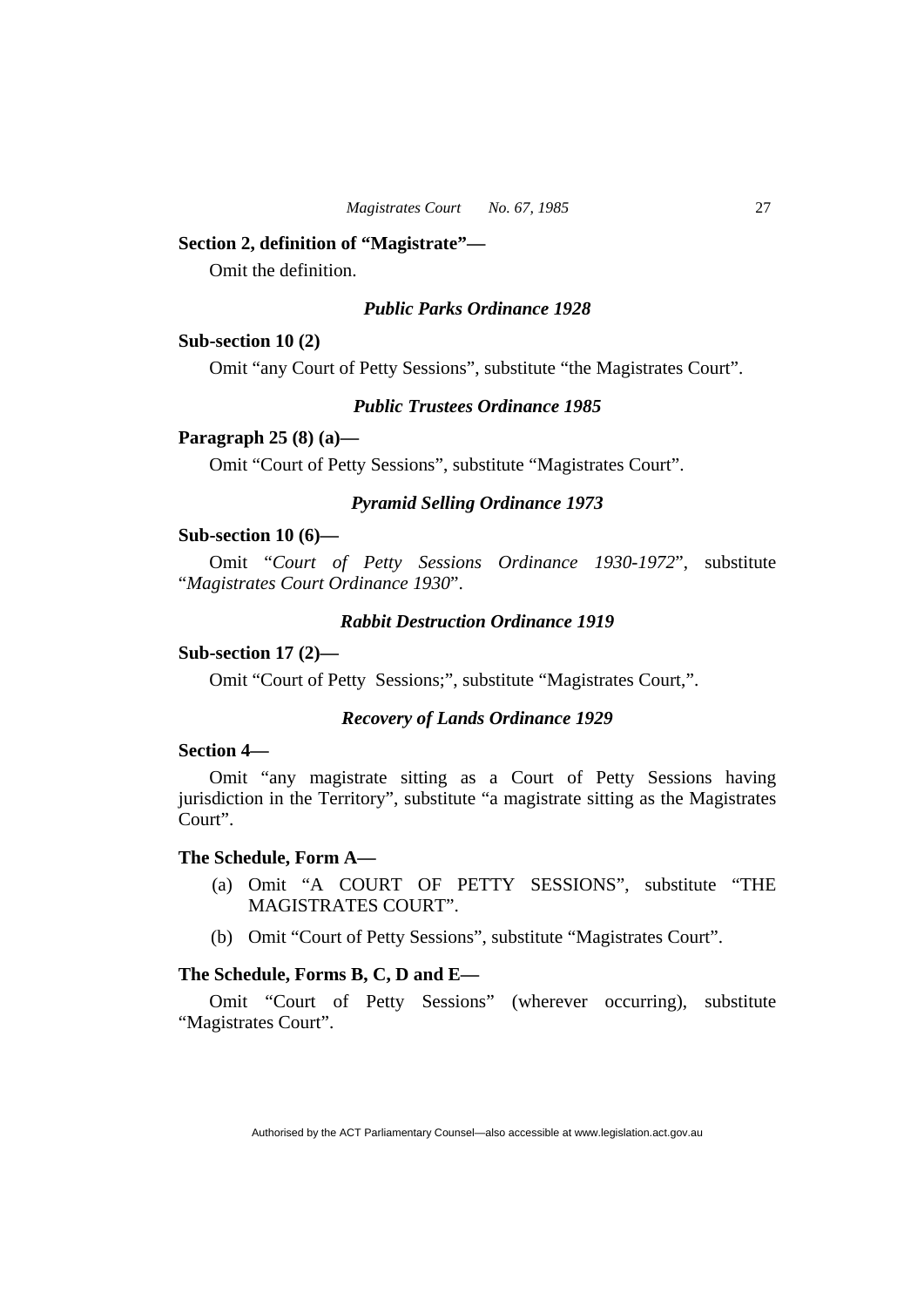#### *Remand Centres Ordinance 1976*

# **Section 3, definition of "Chief Magistrate"—**

Omit "*Court of Petty Sessions Ordinance 1930*", substitute "*Magistrates Court Ordinance 1930*".

#### **Section 3, definition of "magistrate"—**

Omit the definition.

# **Paragraph 15 (1) (b) and (d)—**

Omit "*Court of Petty Sessions Ordinance 1930*", substitute "*Magistrates Court Ordinance 1930*".

# *Sale of Motor Vehicles Ordinance 1977*

#### **Sub-section 63 (1)—**

Omit "Court of Petty Sessions", substitute "Magistrates Court".

#### *Seat of Government (Administration) Ordinance 1930*

# **Second Schedule—Part 1—**

(a) Omit—

"*Court of Petty Sessions Ordinance 1930*

*Court of Petty Sessions (Civil Jurisdiction) Ordinance 1982*".

(b) Insert—

"*Magistrates Court (Civil Jurisdiction) Ordinance 1982*

*Magistrates Court Ordinance 1930*",

After—

"*Lunacy Ordinance 1938*".

# *Second-hand Dealers and Collectors Act 1906 of the State of New South Wales in its application to the Territory*

# **Section 2, First Schedule, Sixth Schedule—**

Omit "Court of Petty Sessions" (wherever occurring), substitute "Magistrates Court".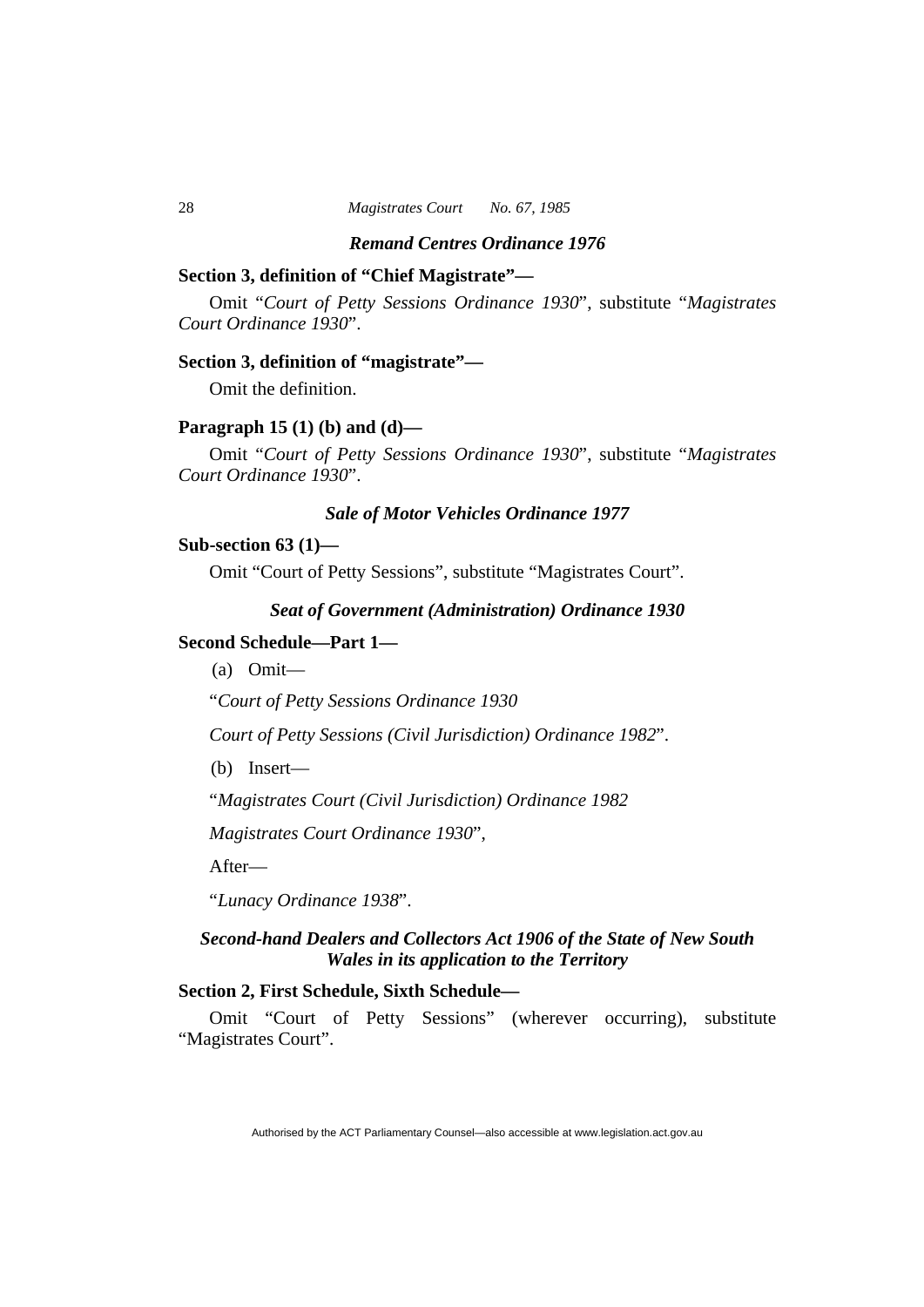#### *Small Claims Ordinance 1974*

# **Sub-section 3 (1), definitions of "Clerk" and "Court"—**

Omit "Court of Petty Sessions", substitute "Magistrates Court".

# **Sub-sections 4 (1), 7 (2), 20 (8), 22 (1) and (2), section 22A, sub-sections 23 (1) and (4), 24 (1), (4) and (5), section 26, sub-sections 29 (2) and 41 (1), section 44A, sub-sections 44C (1), (2) and (3) and 46 (2)—**

Omit "*Court of Petty Sessions (Civil Jurisdiction) Ordinance 1982*" (wherever occurring), substitute "*Magistrates Court (Civil Jurisdiction) Ordinance 1982*".

#### **Sub-sections 4 (1) and 4a (1), (2) and (3)—**

Omit "Court of Petty Sessions", substitute "Magistrates Court".

# **Schedule—Forms 2, 4, 6, 9 and 10—**

Omit "Court of Petty Sessions" (wherever occurring), substitute "Small Claims Court".

# **Schedule-Form 4—**

Omit "*Court of Petty Sessions (Civil Jurisdiction) Ordinance 1982*" substitute "*Magistrates Court (Civil Jurisdiction) Ordinance 1982*".

#### *Trespass on Commonwealth Lands Ordinance 1932*

#### **Sub-section 9 (3)**

Omit "a Court of Petty Sessions", substitute "the Magistrates Court".

# *Tuberculosis Ordinance 1950*

# **Section 3, definition of "the Court"—**

Omit "Court of Petty Sessions, constituted by a magistrate (other than a special magistrate)", substitute "Magistrates Court, constituted by a magistrate".

#### **Sub-section 10 (4)—**

Omit "Court of Petty Sessions", substitute "Magistrates Court".

# *Unlawful Games Ordinance 1984*

#### **Section 3, definition of "Court"—**

Omit "Court of Petty Sessions", substitute "Magistrates Court".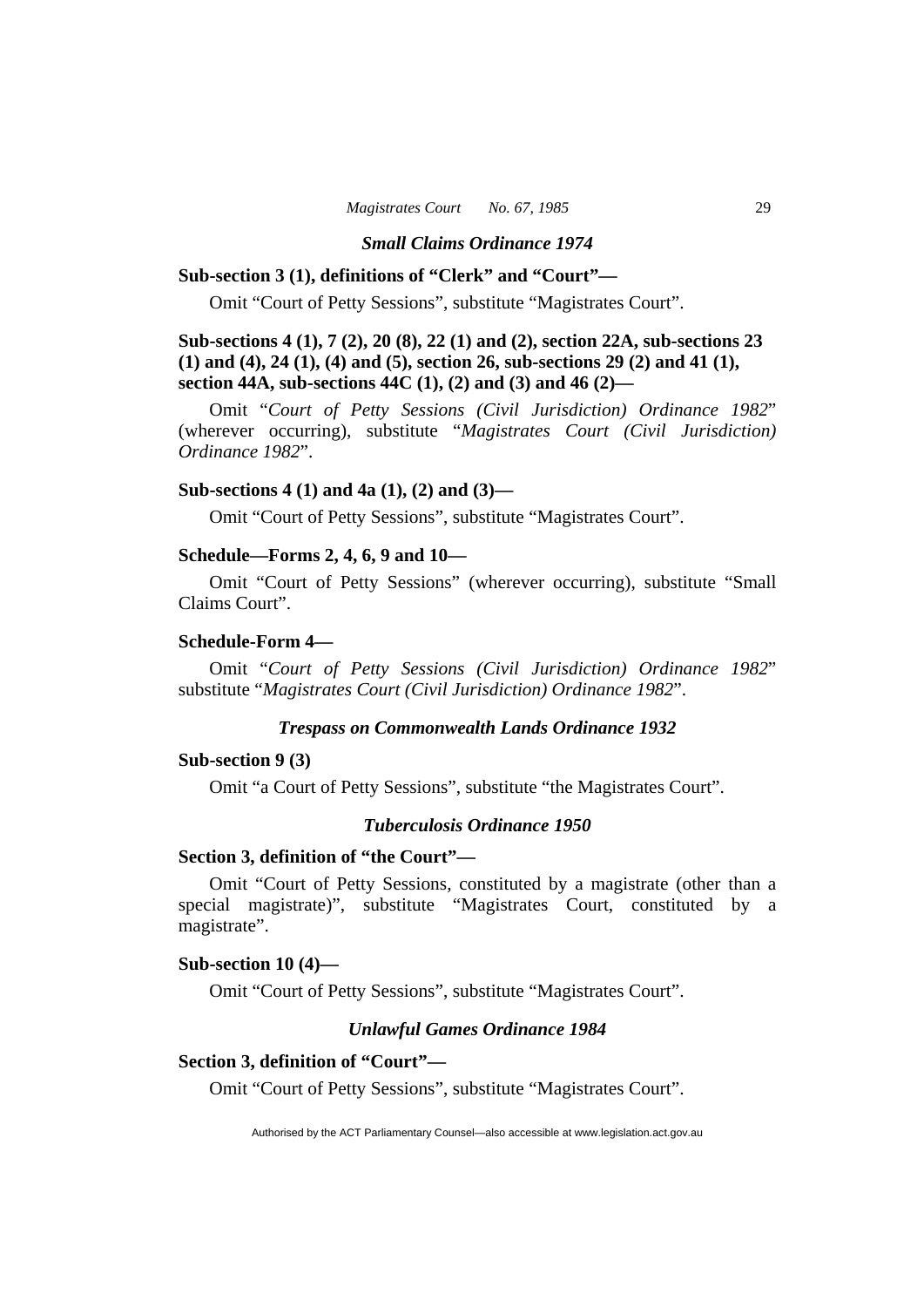# **Before the definition of "medical practitioner" in section 4—**

Insert the following definition:

" 'Court' means the Magistrates Court;".

# **Section 4, definition of "the Court"—**

Omit the definition.

# *Water Pollution Ordinance 1984*

# **Sub-sections 38 (3), (4) and (5)—**

Omit "a Court of Petty Sessions", substitute "the Magistrates Court".

# *Weights and Measures Ordinance 1929*

# **Sub-section 41 (1)—**

Omit "a Court of Petty Sessions", substitute "the Magistrates Court".

#### *Workmen's Compensation Ordinance 1951*

# **After the definition of "Compensation" in sub-section 6 (1)—**

Insert the following definition:

" 'Court' means the Magistrates Court;".

# **Sub-section 6 (1), definition of "the Court"—**

Omit the definition.

#### **Sub-section 26 (2)—**

Omit "*Court of Petty Sessions (Civil Jurisdiction) Ordinance 1982*", substitute "*Magistrates Court (Civil Jurisdiction) Ordinance 1982*".

# *Workmen's Compensation Supplementation Fund Ordinance 1980*

# **Section 2, definition of "the Court"—**

Omit "Court of Petty Sessions", substitute "Magistrates Court".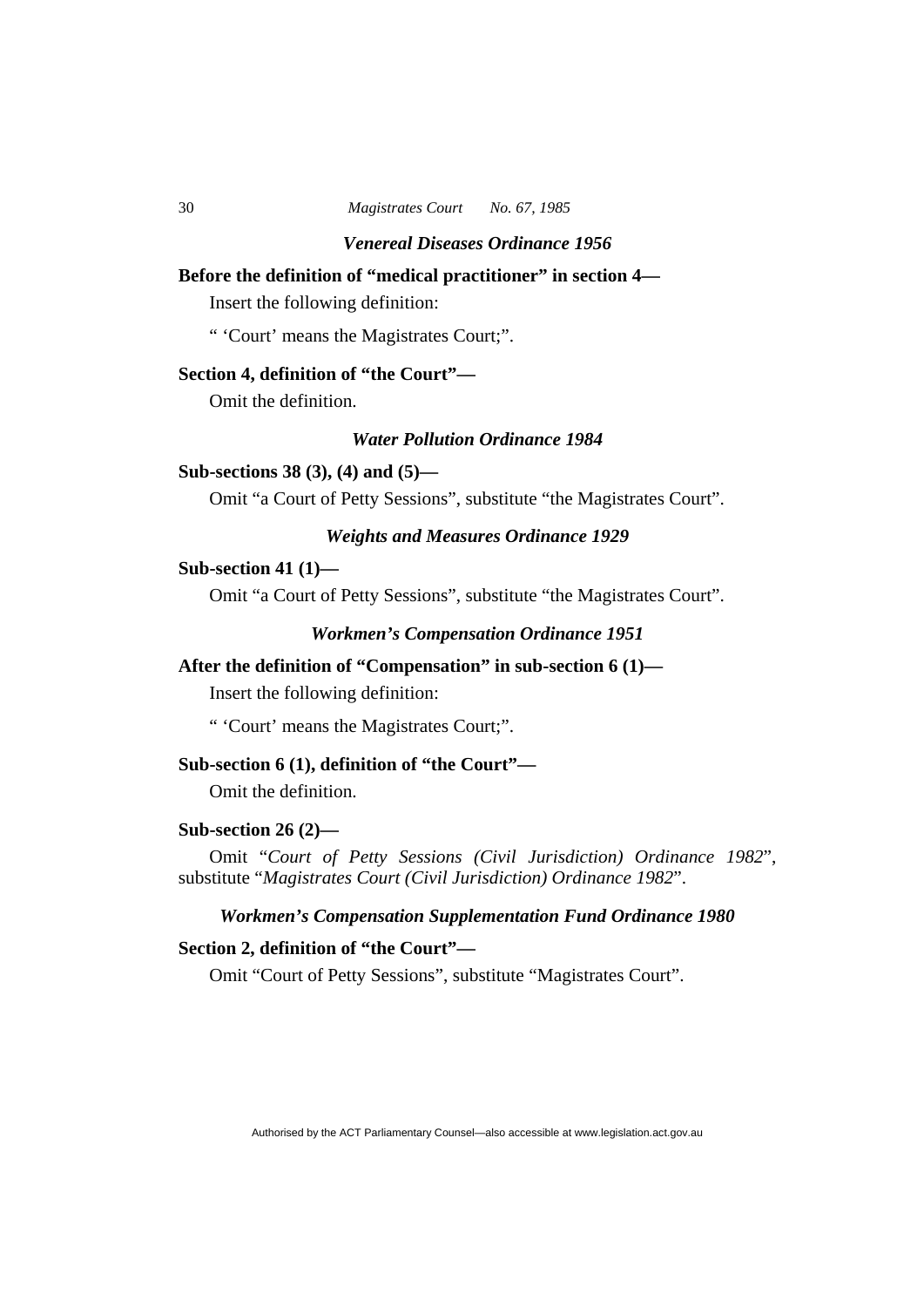#### PART II

# Amendment of Regulations

#### *Bookmakers Regulations*

#### **Paragraph 4 (b)—**

Omit "Court of Petty Sessions within the meaning of the *Court of Petty Sessions Ordinance 1930*", substitute "Magistrates Court within the meaning of the *Magistrates Court Ordinance 1930*".

#### *City Area Leases Regulations*

#### **Regulation 8—**

Omit "Court of Petty Sessions", substitute "Magistrates Court".

#### *Court of Petty Sessions (Civil Jurisdiction) (Fees) Regulations*

#### **Regulation 1—**

Omit "Court of Petty Sessions (Civil Jurisdiction) (Fees) Regulations", substitute "Magistrates Court (Civil Jurisdiction) (Fees) Regulations".

#### **Regulation 2—**

Omit "*Court of Petty Sessions (Civil Jurisdiction) Ordinance 1982*", substitute "*Magistrates Court (Civil Jurisdiction) Ordinance 1982*".

#### **Sub-regulation 3 (2)—**

Omit "*Court of Petty Sessions Ordinance 1930*", substitute "*Magistrates Court Ordinance 1930*".

## *Court of Petty Sessions (Civil Jurisdiction) (Solicitors' Costs) Regulations*

#### **Regulation 1—**

Omit "Court of Petty Sessions (Civil Jurisdiction) (Solicitors' Costs) Regulations", substitute "Magistrates Court (Civil Jurisdiction) (Solicitors' Costs) Regulations".

#### **Regulation 2, definition of "the Ordinance"—**

Omit "*Court of Petty Sessions (Civil Jurisdiction) Ordinance 1982*", substitute "*Magistrates Court (Civil Jurisdiction) Ordinance 1982*".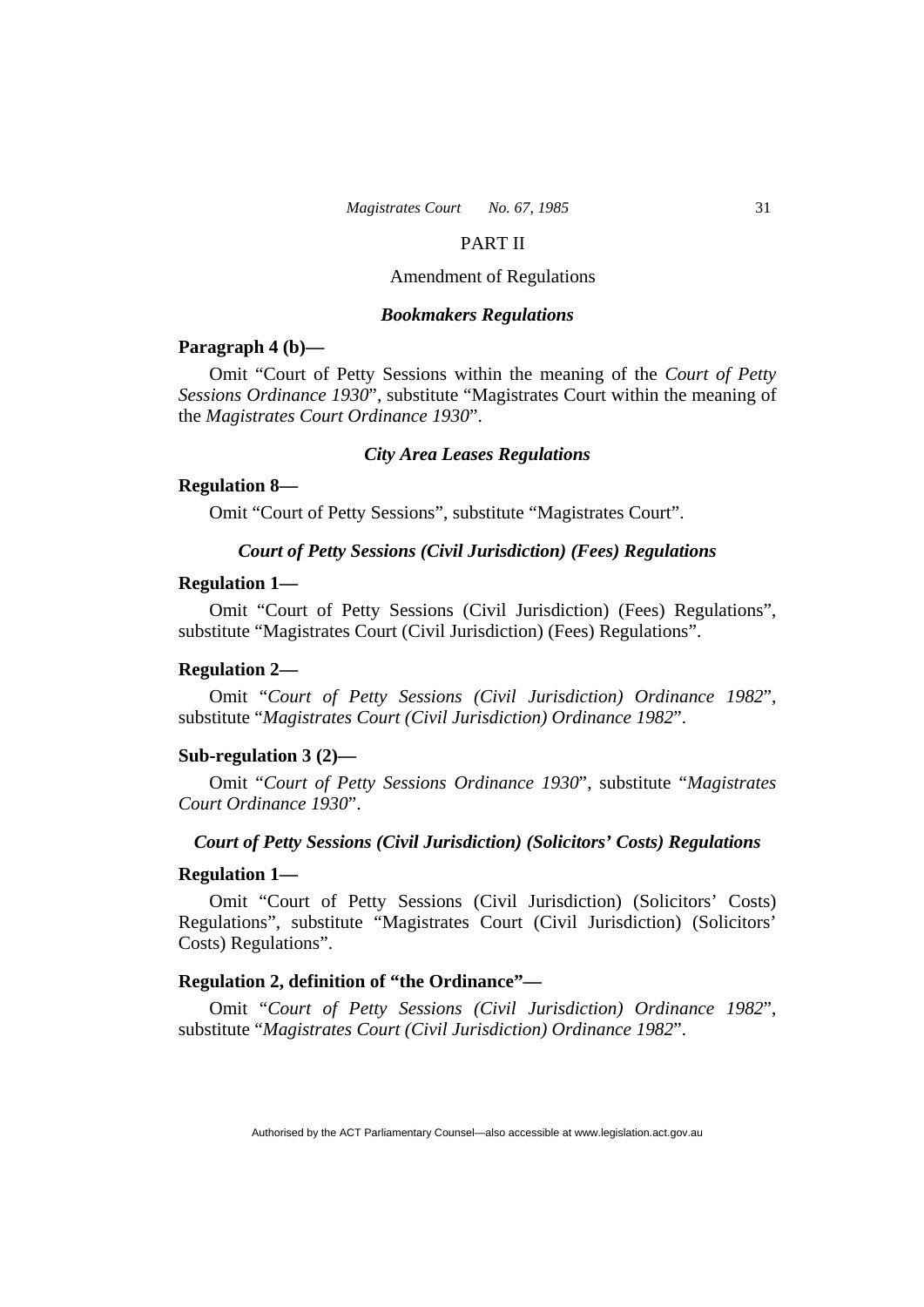#### **Schedule 2, items 43 and 44—**

Omit "*Court of Petty Sessions Ordinance 1930",* substitute *"Magistrates Court Ordinance 1930*".

# *Court of Petty Sessions Rules*

#### **Rule 1—**

Omit "Court of Petty Sessions Rules", substitute "Magistrates Court Rules".

#### **Sub-rule 3 (1), definition of "Clerk of Petty Sessions"—**

Omit the definition, substitute the following definition:

" 'Clerk' means Clerk of the Magistrates Court;".

# **Sub-rule 3 (1), definition of "the Ordinance"—**

Omit "*Court of Petty Sessions Ordinance 1930*", substitute "*Magistrates Court Ordinance 1930*".

#### **Paragraph 68 (3) (a) and sub-rule 69 (2)—**

Omit "*Court of Petty Sessions Ordinance 1930*", substitute "*Magistrates Court Ordinance 1930*".

# **Rule 97A—**

Omit "Court of Petty Sessions" (wherever occurring), substitute "Magistrates Court".

# **First Schedule, Forms 1, 2, 3, 4, 5, 6, 7, 8, 9, 10, 11, 12, 13, 14, 15, 16, 17, 18, 19 and 20—**

Omit "*Court of Petty Sessions Ordinance 1930*", substitute "*Magistrates Court Ordinance 1930*".

# **First Schedule, Forms 1, 2, 4, 5, 16, 18, 20 and 21—**

Omit "Petty Sessions" (wherever occurring), substitute "Magistrates Court"..

# **First Schedule, Forms 2, 4 and 21—**

Omit "of Petty Sessions".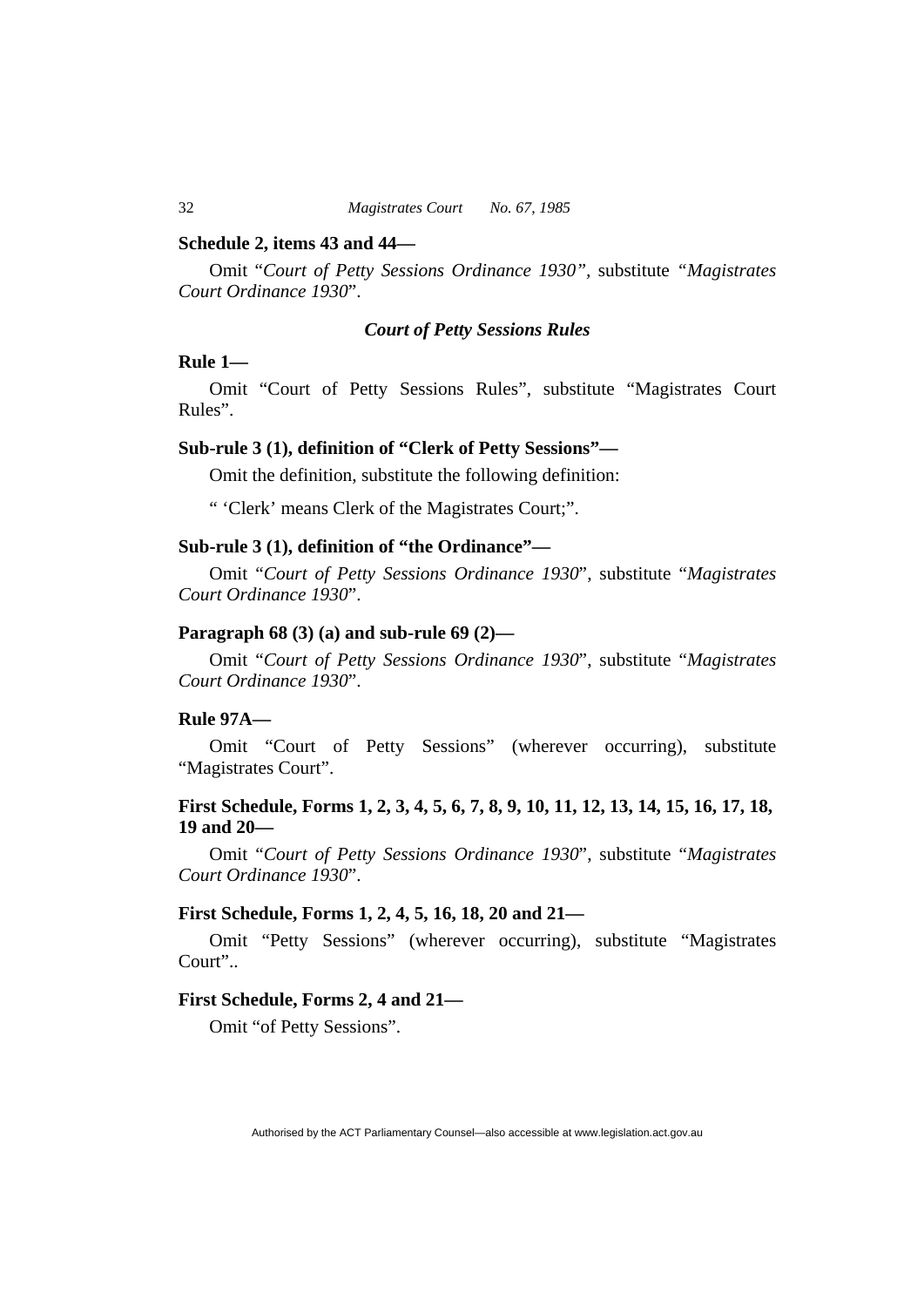#### *Court of Petty Sessions (Solicitors' Costs) Rules*

# **Rule 1—**

Omit "Court of Petty Sessions (Solicitors' Costs) Rules", substitute "Magistrates Court (Solicitors' Costs) Rules".

#### **Rule 3—**

Omit "*Court of Petty Sessions Ordinance 1930*", substitute "*Magistrates Court Ordinance 1930*".

#### *Inspection of Machinery Regulations*

#### **Sub-regulation 18 (1)—**

Omit "Court of Petty Sessions", substitute "Magistrates Court".

#### *Leases Regulations*

# **Regulation 23—**

Omit "any Police or Stipendiary Magistrate or two or more Justices of the Peace sitting as a Court of Summary Jurisdiction, and having jurisdiction with respect to the trial of offences committed within the Territory,", substitute "a Magistrate".

# *Maintenance Regulations*

#### **First Schedule, Form 1—**

- (a) Omit "Court of Petty Sessions", substitute "Magistrates Court".
- (b) Omit "*Court of Petty Sessions*", substitute "*Magistrates Court*".

#### **First Schedule, Form 2—**

Omit "*Court of Petty Sessions"*, substitute "*Magistrates Court*".

#### **First Schedule, Form 3—**

- (a) Omit "COURT OF PETTY SESSIONS", substitute "MAGISTRATES COURT".
- (b) Omit "Court of Petty Sessions" (wherever occurring), substitute "Magistrates Court".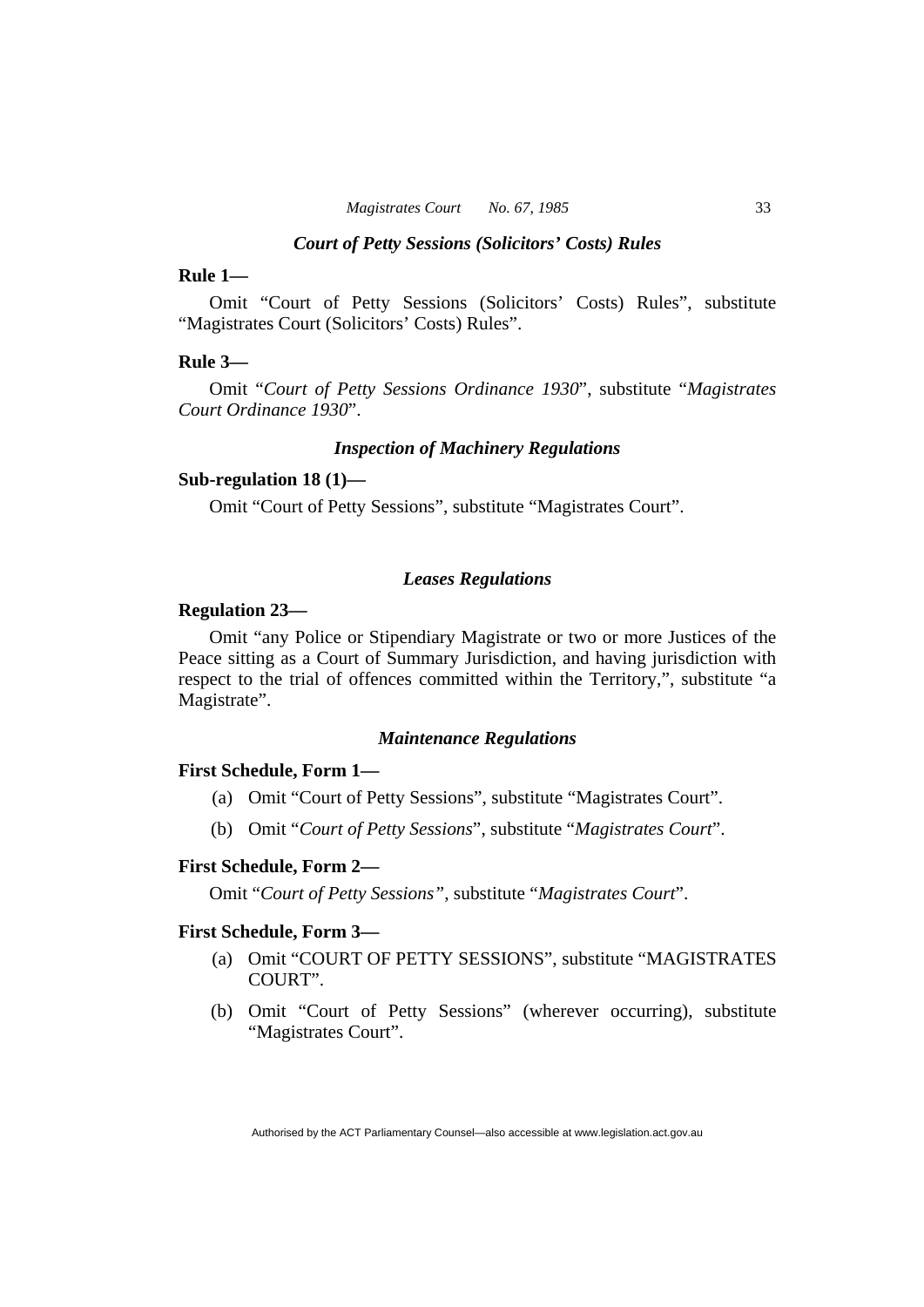#### *Mining Regulations*

#### **Regulation 29—**

Omit "Court of Petty Sessions, established under the *Court of Petty Sessions Ordinance (No. 2) 1930*", substitute "Magistrates Court".

#### *Motor Omnibus Services Regulations*

#### **Regulation 3, definition of "Court"—**

Omit "Court of Petty Sessions", substitute "Magistrates Court".

# *Pounds Regulations*

#### **Sub-regulation 21 (1)—**

Omit "a Court of Petty Sessions", substitute "the Magistrates Court".

#### **The Schedule, Form 3—**

Omit "Court of Petty Sessions", substitute "Magistrates Court".

## *Workmen's Compensation Regulations*

#### **Regulation 12, Schedule 1, Forms 1 and 2—**

Omit "police or special" (wherever occurring).

# *Workmen's Compensation Rules*

# **After the definition of "committee" in sub-rule 5 (1)—**

Insert the following definition:

" 'Court' means the Magistrates Court;".

# **Sub-rule 5 (1), definition of "the Court"—**

Omit the definition.

#### **Rule 11—**

Omit "Court of Petty Sessions", substitute "Magistrates Court".

# **Sub-rule 69 (6)—**

Omit, substitute the following sub-rule:

"(6) Subject to this Rule, the provisions of the *Magistrates Court Ordinance 1930* with respect to warrants of execution shall apply to any execution in pursuance of these Rules.".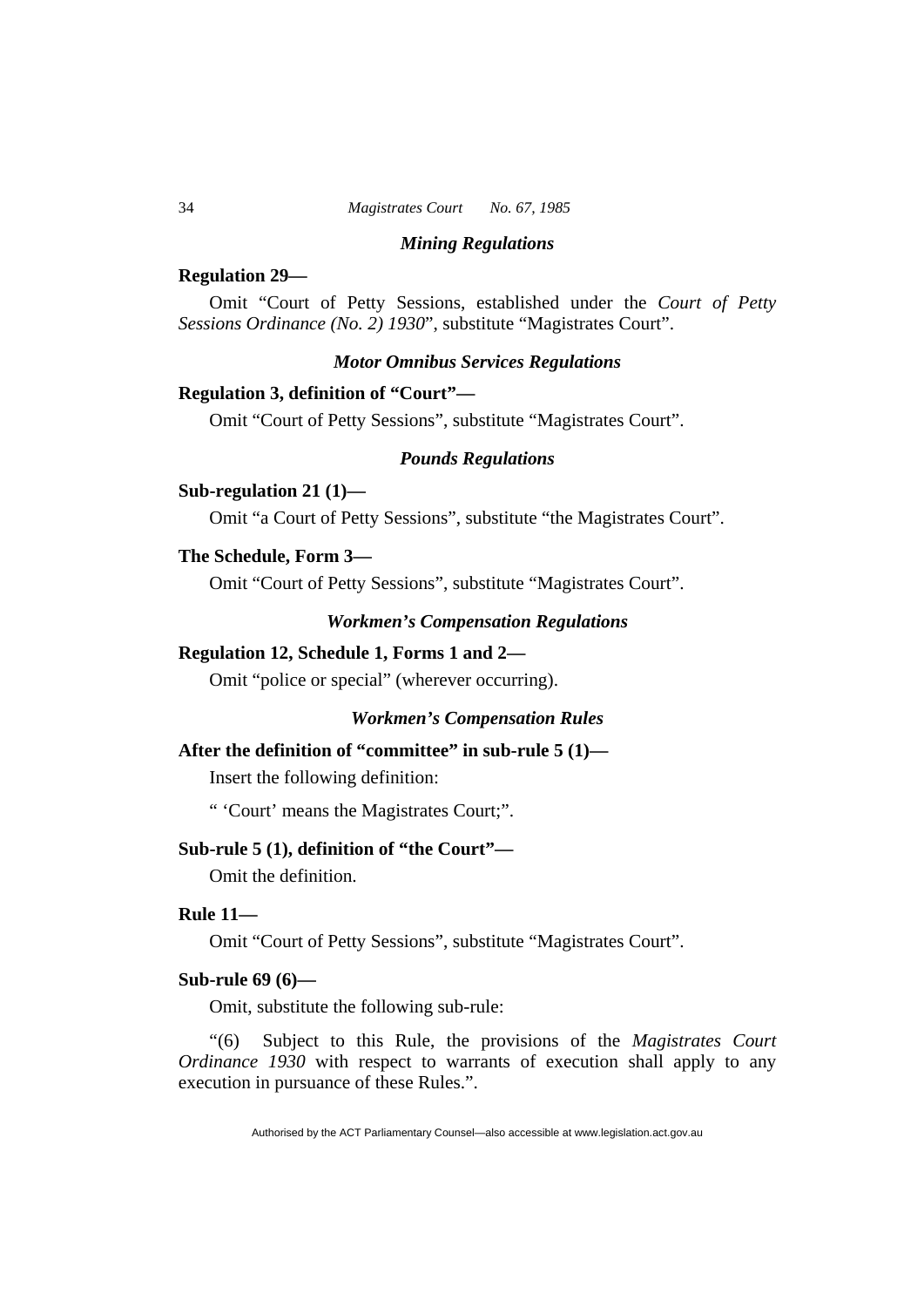#### **Rule 70—**

Omit all the words from and including "Where proceedings" to and including "are taken", substitute "Where proceedings by way of execution against the person under the *Magistrates Court Ordinance 1930* are taken".

# **Rule 71—**

Omit all the words from and including "the provisions" to and including "in force", substitute "The provisions of the *Magistrates Court Ordinance 1930* for the time being in force".

# **Sub-rule 74 (2)—**

Omit "Court of Petty Sessions", substitute "Magistrates Court".

# **Rule 81—**

Omit "Court of Petty Sessions", substitute "Magistrates Court".

# **Sub-rule 82 (5)—**

Omit all the words from and including "section 41" to and including "shall apply", substitute "section 41 of the *Magistrates Court Ordinance 1930* shall apply".

#### **Rule 85—**

Omit all the words from and including "matter or thing" (second occurring) to and including "Rules thereunder", substitute "matter or thing under the *Magistrates Court Ordinance 1930* and the Rules thereunder".

# **First Schedule, Forms 8, 9, 11, 12, 13, 14, 15, 18, 19, 20, 21, 22, 23, 24, 26, 27, 29, 30, 31, 32, 33, 34, 35, 36, 37, 38, 39, 40, 41, 42, 43, 44, 45, 46, 47, 48, 49, 50, 51, 53, 56, 57, 58, 59, 60, 61, 62, 63, 64, 65, 66, 67 and 68—**

Omit "Court of Petty Sessions" (wherever occurring), substitute "Magistrates Court".

# **Second Schedule, Item 1, sub-item 14, column 1—**

Omit "Court of Petty Sessions", substitute "Magistrates Court".